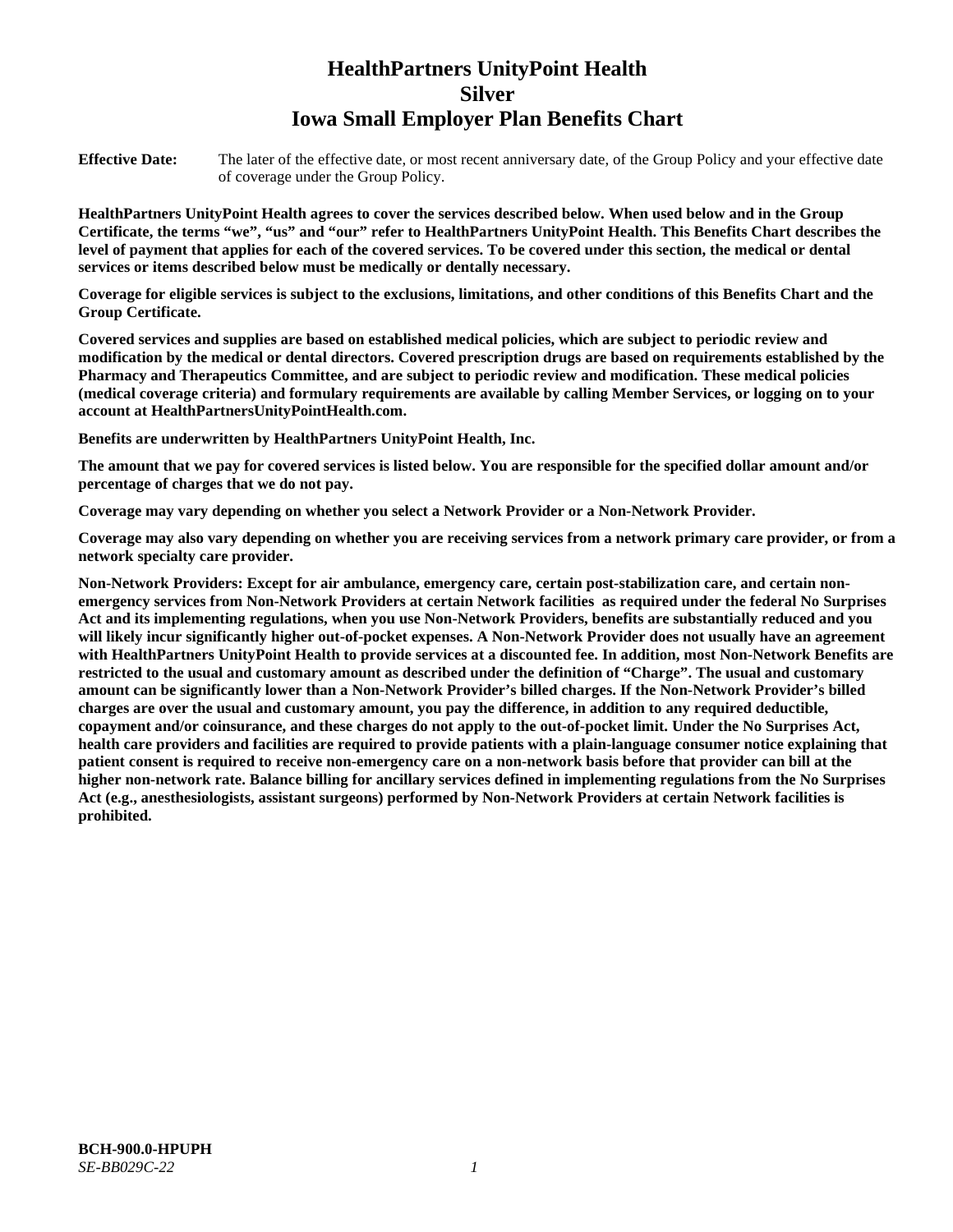# **These definitions apply to this Benefits Chart. They also apply to the Group Certificate.**

| <b>Biosimilar drug:</b> | A prescription drug, approved by the Food and Drug Administration (FDA), that the FDA has<br>determined is biosimilar to and interchangeable with a biological brand name drug. Biosimilar<br>drugs are not considered generic drugs and are not covered under the generic drug benefit.                                                                                                                                                                                                                                                                                                                                           |
|-------------------------|------------------------------------------------------------------------------------------------------------------------------------------------------------------------------------------------------------------------------------------------------------------------------------------------------------------------------------------------------------------------------------------------------------------------------------------------------------------------------------------------------------------------------------------------------------------------------------------------------------------------------------|
| <b>Brand name drug:</b> | A prescription drug, approved by the Food and Drug Administration (FDA), that is<br>manufactured, sold, or licensed for sale under a trademark by the pharmaceutical company that<br>originally researched and developed the drug. Brand name drugs have the same active-ingredient<br>formula as the generic version of the drug. However, generic drugs are manufactured and sold by<br>other drug manufacturers and are generally not available until after the patent on the brand name<br>drug has expired. A few brand name drugs may be covered at the generic drug benefit level if<br>this is indicated on the formulary. |
| Calendar year:          | This is the 12-month period beginning 12:01 A.M. central time, on January 1, and ending 12:00<br>A.M. central time of the next following December 31.                                                                                                                                                                                                                                                                                                                                                                                                                                                                              |
| Charge:                 | For covered services delivered by participating Network Providers, is the provider's discounted<br>charge for a given medical/surgical service, procedure or item.                                                                                                                                                                                                                                                                                                                                                                                                                                                                 |
|                         | For covered services delivered by Non-Network providers, a contracted rate may apply if such<br>arrangement is available to HealthPartners UnityPoint Health.                                                                                                                                                                                                                                                                                                                                                                                                                                                                      |
|                         | For the Usual and Customary Charge for covered services delivered by Non-Network Providers,<br>our payment is calculated using one of the following options to be determined at the discretion of<br>HealthPartners UnityPoint Health: 1) a percentage of the Medicare fee schedule; 2) a comparable<br>schedule if the service is not on the Medicare fee schedule; or 3) a commercially reasonable rate<br>for such service.                                                                                                                                                                                                     |
|                         | The usual and customary charge is the maximum amount allowed that we consider in the<br>calculation of the payment of charges incurred for certain covered services. You must pay for<br>any charges above the usual and customary charge, and they do not apply to the out-of-pocket<br>limit.                                                                                                                                                                                                                                                                                                                                    |
|                         | A charge is incurred for covered ambulatory medical and surgical services, on the date the<br>service or item is provided. A charge is incurred for covered inpatient services, on the date of<br>admission to a hospital. To be covered, a charge must be incurred on or after your effective date<br>and on or before the termination date.                                                                                                                                                                                                                                                                                      |
| Copayment/coinsurance:  | The specified dollar amount, or percentage, of charges incurred for covered services, which we<br>do not pay, but which you must pay, each time you receive certain medical services, procedures<br>or items. Our payment for those covered services or items begins after the copayment or<br>coinsurance is satisfied. Covered services or items requiring a copayment or coinsurance are<br>specified in this Benefits Chart.                                                                                                                                                                                                   |
|                         | For services provided by a Network Provider:                                                                                                                                                                                                                                                                                                                                                                                                                                                                                                                                                                                       |
|                         | An amount which is listed as a flat dollar copayment is applied to a Network Provider's<br>discounted charges for a given service. However, if the Network Provider's discounted charge<br>for a service or item is less than the flat dollar copayment, you will pay the Network Provider's<br>discounted charge. An amount which is listed as a percentage of charges or coinsurance is based<br>on the Network Provider's discounted charges, calculated at the time the claim is processed,<br>which may include an agreed upon fee schedule rate for case rate or withhold arrangements.                                      |
|                         | For services provided by a Non-Network Provider:                                                                                                                                                                                                                                                                                                                                                                                                                                                                                                                                                                                   |
|                         | Any copayment or coinsurance is applied to the lesser of the provider's charges or the usual and<br>customary charge for a service.                                                                                                                                                                                                                                                                                                                                                                                                                                                                                                |
|                         | A copayment or coinsurance is due at the time a service is provided, or when billed by the<br>provider.                                                                                                                                                                                                                                                                                                                                                                                                                                                                                                                            |
|                         |                                                                                                                                                                                                                                                                                                                                                                                                                                                                                                                                                                                                                                    |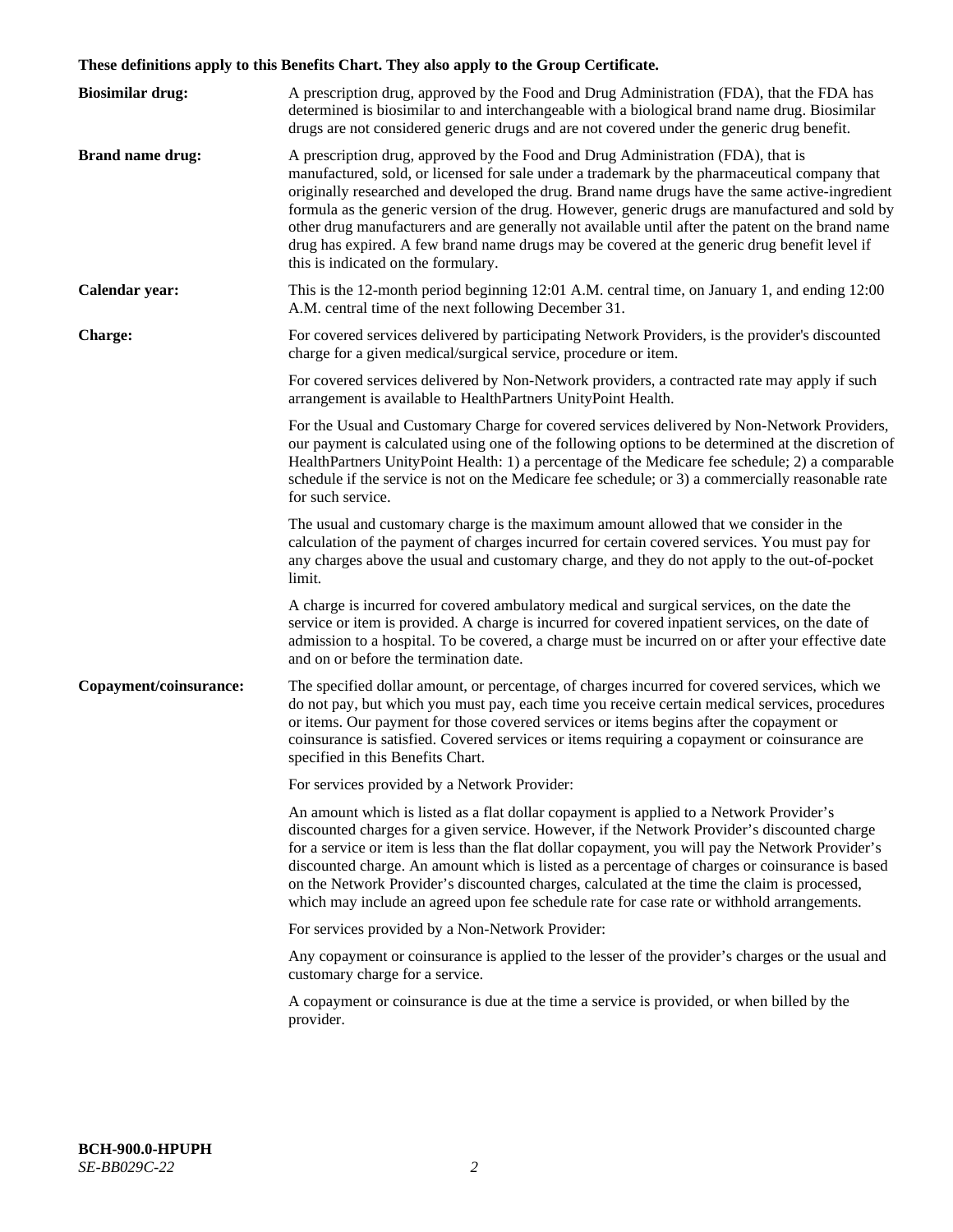| Deductible:               | The specified dollar amount of charges incurred for covered services, which we do not pay, but<br>an enrollee or a family has to pay first in a calendar year. Our payment for those services or items<br>begins after the deductible is satisfied. For Network Providers, the amount of the charges that<br>apply to the deductible are based on the Network Provider's discounted charges, calculated at the<br>time the claim is processed, which may include an agreed upon fee schedule rate for case rate or<br>withhold arrangements. For Non-Network Providers, the amount of charges that apply to the<br>deductible are the lesser of the provider's charges or the usual and customary charge for a<br>service. |
|---------------------------|----------------------------------------------------------------------------------------------------------------------------------------------------------------------------------------------------------------------------------------------------------------------------------------------------------------------------------------------------------------------------------------------------------------------------------------------------------------------------------------------------------------------------------------------------------------------------------------------------------------------------------------------------------------------------------------------------------------------------|
|                           | Any amounts paid or reimbursed by a third party, including but not limited to: point of service<br>rebates, manufacturer coupons, manufacturer debit cards or other forms of direct reimbursement<br>to an insured for a product or service, will not apply toward your deductible, to the extent<br>permitted under state and federal law.                                                                                                                                                                                                                                                                                                                                                                                |
|                           | Your plan has an embedded deductible. This means once an insured meets the individual<br>deductible, the plan begins paying benefits for that person. If two or more members of the family<br>meet the family deductible, the plan begins paying benefits for all members of the family,<br>regardless of whether each insured has met the individual deductible. However, an insured may<br>not contribute more than the individual deductible toward the family deductible.                                                                                                                                                                                                                                              |
|                           | All services are subject to the deductible, unless otherwise indicated below in this Benefits Chart.                                                                                                                                                                                                                                                                                                                                                                                                                                                                                                                                                                                                                       |
| <b>Formulary:</b>         | This is a current list, which may be revised from time to time, of prescription drugs, medications,<br>equipment and supplies covered by us as indicated in this Benefits Chart which are covered at the<br>highest benefit level. Some drugs on the formulary may require prior authorization to be covered<br>as formulary drugs. The formulary, and information on drugs that require prior authorization, are<br>available by calling Member Services, or logging on to your account at<br>HealthPartnersUnityPointHealth.com.                                                                                                                                                                                         |
| Generic drug:             | A prescription drug, approved by the Food and Drug Administration (FDA) that the FDA has<br>determined is comparable to a brand name drug product in dosage form, strength, route of<br>administration, quality, intended use and documented bioequivalence. Generally, generic drugs<br>cost less than brand name drugs. Some brand name drugs may be covered at the generic drug<br>benefit level if this is indicated on the formulary.                                                                                                                                                                                                                                                                                 |
| Lifetime maximum benefit: | The specified coverage limit actually paid by us for services and/or charges incurred by you for a<br>given procedure or diagnosis. Payment of benefits under this Benefits Chart ceases when that<br>lifetime maximum benefit is reached. You have to pay for any subsequent charges. Essential<br>health benefits are not subject to any lifetime maximums.                                                                                                                                                                                                                                                                                                                                                              |
| Non-formulary drug:       | This is a prescription drug, approved by the Food and Drug Administration (FDA), that is not on<br>the formulary, is medically necessary and is not investigative or otherwise excluded under the<br>Certificate.                                                                                                                                                                                                                                                                                                                                                                                                                                                                                                          |
| Out-of-pocket expenses:   | You pay the specified copayments/coinsurance and deductibles applicable for particular services,<br>subject to the out-of-pocket limits described below. These amounts are in addition to the monthly<br>premium payments.                                                                                                                                                                                                                                                                                                                                                                                                                                                                                                 |
| Out-of-pocket limit:      | You pay the copayments/coinsurance and deductibles for covered services, to the individual or<br>family out-of-pocket limits. Thereafter we cover 100% of charges incurred for all other covered<br>services, for the rest of the calendar year. You pay amounts greater than the out-of-pocket limits<br>if you exceed any lifetime maximum benefit or any visit or day limits. Essential health benefits<br>are not subject to any lifetime maximums.                                                                                                                                                                                                                                                                    |
|                           | Non-Network Benefits above the usual and customary charge (see definition of charge above) do<br>not apply to the out-of-pocket limit.                                                                                                                                                                                                                                                                                                                                                                                                                                                                                                                                                                                     |
|                           | Non-Network Benefits for transplant surgery do not apply to the out-of-pocket limit.                                                                                                                                                                                                                                                                                                                                                                                                                                                                                                                                                                                                                                       |
|                           | Any amounts paid or reimbursed by a third party, including but not limited to: point of service<br>rebates, manufacturer coupons, manufacturer debit cards or other forms of direct reimbursement<br>to an insured for a product or service, will not apply as an out-of-pocket expense, to the extent<br>permitted under state and federal law.                                                                                                                                                                                                                                                                                                                                                                           |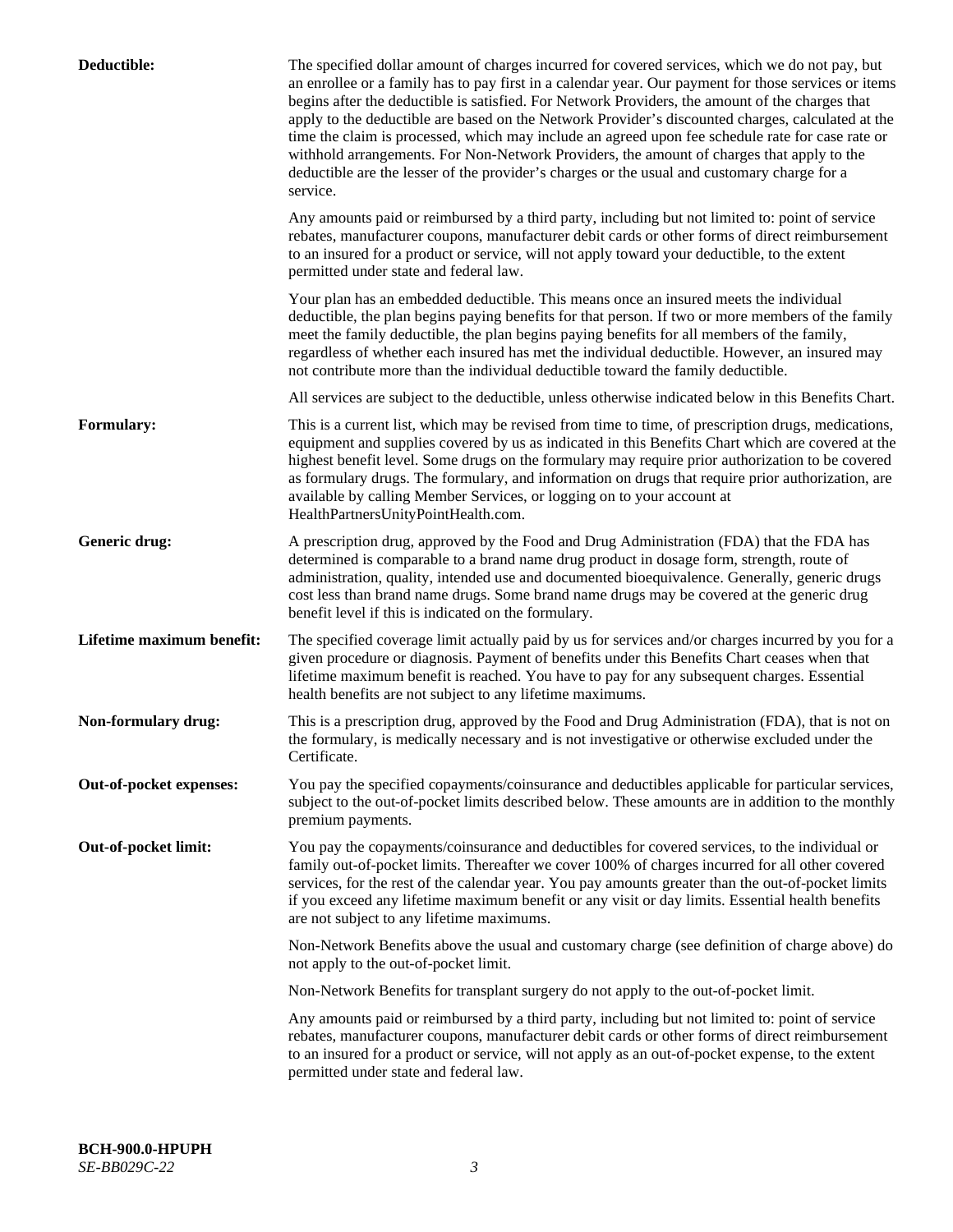|                                  | You are responsible to keep track of the out-of-pocket expenses. Contact our Member Services<br>department for assistance in determining the amount paid by the enrollee for specific eligible<br>services received. Claims for reimbursement under the out-of-pocket limit provisions are subject<br>to the same time limits and provisions described under the "Claims Provisions" section of the<br>Certificate.                                                                                                                |
|----------------------------------|------------------------------------------------------------------------------------------------------------------------------------------------------------------------------------------------------------------------------------------------------------------------------------------------------------------------------------------------------------------------------------------------------------------------------------------------------------------------------------------------------------------------------------|
| <b>Primary care providers:</b>   | These are providers in the following categories: family practice, general practice, internal<br>medicine, obstetrical and gynecological medicine, pediatrics, adolescent medicine, adult<br>medicine and geriatrics.                                                                                                                                                                                                                                                                                                               |
| <b>Specialty care providers:</b> | These are providers who are not in the following categories: family practice, general practice,<br>internal medicine, obstetrical and gynecological medicine, pediatrics, adolescent medicine, adult<br>medicine and geriatrics.                                                                                                                                                                                                                                                                                                   |
| <b>Specialty drug list:</b>      | This is a current list, which may be revised from time to time, of prescription drugs, medications,<br>equipment and supplies, which are typically bio-pharmaceuticals. The purpose of a specialty<br>drug list is to facilitate enhanced monitoring of complex therapies used to treat specific<br>conditions. Specialty drugs are covered by us as indicated in this Benefits Chart. The specialty<br>drug list is available by calling Member Services, or logging on to your account at<br>HealthPartnersUnityPointHealth.com. |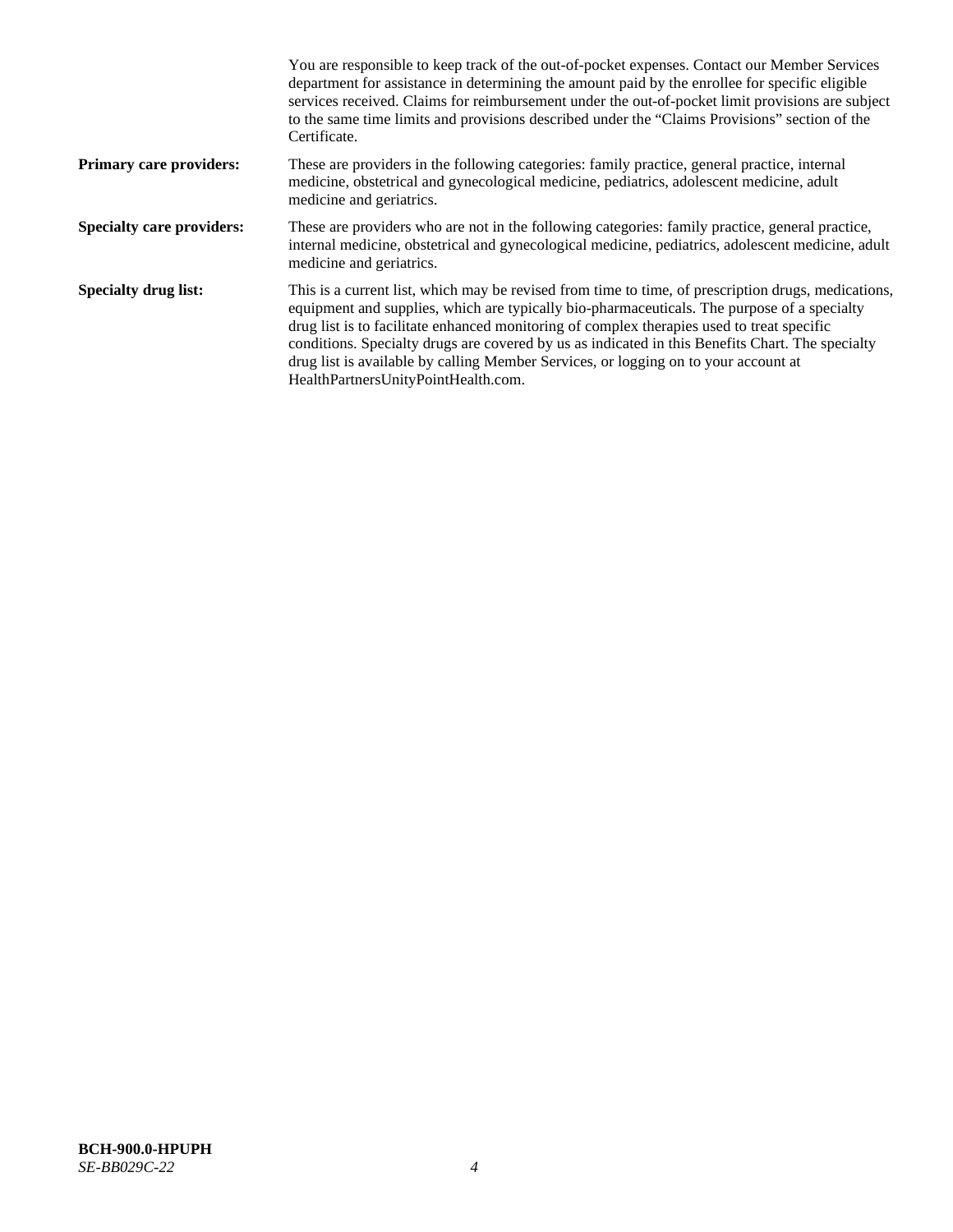# **DEDUCTIBLES, OUT-OF-POCKET LIMITS AND LIFETIME MAXIMUMS**

#### **Individual calendar year deductible**

| <b>Network Benefits</b> | <b>Non-Network Benefits</b> |
|-------------------------|-----------------------------|
| \$5,000                 | \$10,000                    |

### **Family calendar year deductible**

| <b>Network Benefits</b> | <b>Non-Network Benefits</b> |
|-------------------------|-----------------------------|
| \$10,000                | \$20,000                    |

Separate deductibles must be satisfied under the Network Benefits and Non-Network Benefits.

Your plan has an embedded deductible. This means once an insured meets the individual deductible, the plan begins paying benefits for that person. If two or more members of the family meet the family deductible, the plan begins paying benefits for all members of the family, regardless of whether each insured has met the individual deductible. However, an insured may not contribute more than the individual deductible toward the family deductible.

Any amounts paid or reimbursed by a third party, including but not limited to: point of service rebates, manufacturer coupons, manufacturer debit cards or other forms of direct reimbursement to an insured for a product or service, will not apply toward your deductible, to the extent permitted under state and federal law.

### **Individual calendar year out-of-pocket limit**

| <b>Network Benefits</b> | <b>Non-Network Benefits</b> |
|-------------------------|-----------------------------|
| \$8,500                 | \$30,000                    |

### **Family calendar year out-of-pocket limit**

| <b>Network Benefits</b> | <b>Non-Network Benefits</b> |
|-------------------------|-----------------------------|
| \$17,000                | \$60,000                    |

Separate out-of-pocket limits must be satisfied under the Network Benefits and Non-Network Benefits.

Non-Network Benefits above the usual and customary charge will not apply toward the individual or family out-of-pocket limit.

Non-Network Benefits for transplant surgery do not apply to the out-of-pocket limit.

Any amounts paid or reimbursed by a third party, including but not limited to: point of service rebates, manufacturer coupons, manufacturer debit cards or other forms of direct reimbursement to an insured for a product or service, will not apply as an out-ofpocket expense, to the extent permitted under state and federal law.

#### **Lifetime maximum benefit for bariatric surgery**

| <b>Network Benefits</b> | <b>Non-Network Benefits</b> |
|-------------------------|-----------------------------|
| Jnlimited.              | \$5,000                     |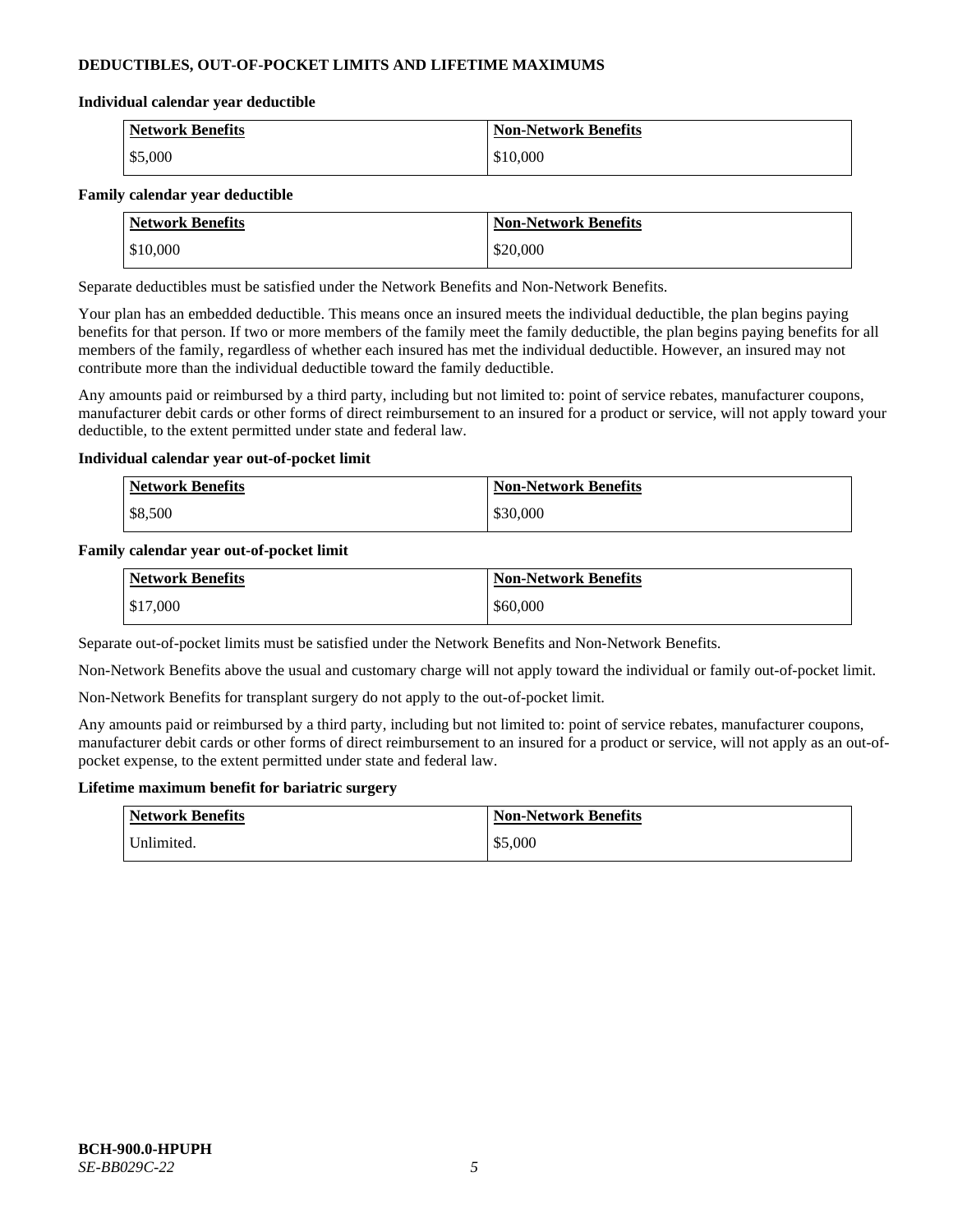# **AMBULANCE AND MEDICAL TRANSPORTATION**

### **Covered Services:**

We cover ambulance and medical transportation for medical emergencies.

We also cover medically necessary, non-emergency ground and air medical transportation if it meets our coverage criteria.

Under the No Surprises Act, non-network air ambulance providers may not bill patients for more than their cost-sharing responsibility for the corresponding Network service.

Covered services and supplies are based on established medical policies, which are subject to periodic review and modification by the medical or dental directors. These medical policies (medical coverage criteria) and applicable prior authorization requirements are available by calling Member Services, or logging on to your account at [HealthPartnersUnityPointHealth.com.](https://www.healthpartnersunitypointhealth.com/)

| <b>Network Benefits</b>      | <b>Non-Network Benefits</b> |
|------------------------------|-----------------------------|
| 70% of the charges incurred. | See Network Benefits.       |

### **Not Covered:**

See "Services Not Covered" in the Group Certificate.

# **BEHAVIORAL HEALTH SERVICES**

### **Covered Services:**

Covered services are based on established medical policies, which are subject to periodic review and modification by the medical directors. These medical policies (medical coverage criteria) are available by calling Member Services, or logging on to your account at [HealthPartnersUnityPointHealth.com.](https://www.healthpartnersunitypointhealth.com/)

### **Mental health services**

We cover services for mental health diagnoses as described in the Diagnostic and Statistical Manual of Mental Disorders – Fifth Edition (DSM-5) (most recent edition).

**Outpatient services including intensive outpatient and day treatment services:** We cover medically necessary outpatient professional mental health services for evaluation, crisis intervention, and treatment of mental health disorders.

A comprehensive diagnostic assessment will be used as the basis for a determination by a mental health professional, concerning the appropriate treatment and the extent of services required.

Outpatient services we cover for a diagnosed mental health condition include the following:

- Individual, group, family, and multi-family therapy;
- Medication management provided by a physician, certified nurse practitioner, or physician's assistant;
- Psychological testing services for the purposes of determining the differential diagnoses and treatment planning for patients currently receiving behavioral health services;
- Day treatment and intensive outpatient services in a licensed program;
- Partial hospitalization services in a licensed hospital or community mental health center;
- Psychotherapy and nursing services provided in the home if authorized by us; and
- Treatment for gender dysphoria.

| <b>Network Benefits</b>                                                                                                               | <b>Non-Network Benefits</b>  |
|---------------------------------------------------------------------------------------------------------------------------------------|------------------------------|
| 100% of the charges incurred, subject to your<br>copayment of \$40 per visit.<br>Deductible does not apply.                           | 50% of the charges incurred. |
| For family therapy, only one copayment will be<br>charged, regardless of the number of insureds primarily<br>involved in the therapy. |                              |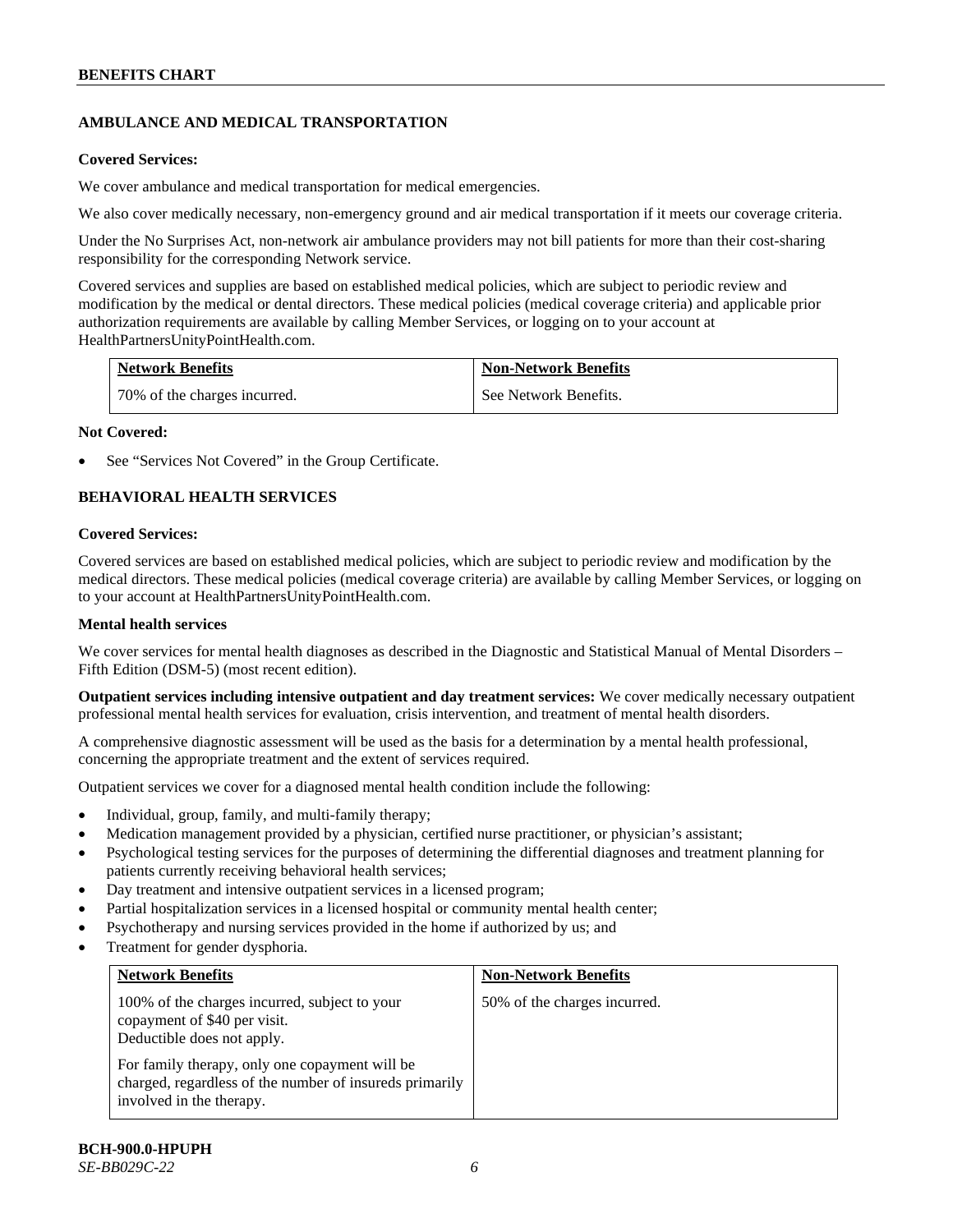### **Group therapy**

| <b>Network Benefits</b>                                                                                     | <b>Non-Network Benefits</b>  |
|-------------------------------------------------------------------------------------------------------------|------------------------------|
| 100% of the charges incurred, subject to your<br>copayment of \$20 per visit.<br>Deductible does not apply. | 50% of the charges incurred. |

### **Inpatient services, including mental health residential treatment services:** We cover the following:

- Medically necessary inpatient services in a hospital and professional services for treatment of mental health disorders. Medical stabilization is covered under inpatient hospital services in the "Hospital and Skilled Nursing Facility Services" section; and
- Medically necessary mental health residential treatment services. This care must be authorized by us and provided by a hospital or residential behavioral health treatment facility licensed by the local state or Department of Health and Human Services. Services not covered under this benefit include halfway houses, group homes, extended care facilities, shelter services, correctional services, detention services, transitional services, group residential services, foster care services and wilderness programs.

| <b>Network Benefits</b>      | <b>Non-Network Benefits</b>  |
|------------------------------|------------------------------|
| 70% of the charges incurred. | 50% of the charges incurred. |

### **Substance use disorder (SUD) services**

We cover medically necessary services for assessments by a licensed alcohol and drug counselor and treatment of substance use disorders as defined in the latest edition of the DSM-5.

**Outpatient services, including intensive outpatient and day treatment services:** We cover medically necessary outpatient professional services for the diagnosis and treatment of substance use disorder. Substance use disorder treatment services must be provided by a program licensed by the local Department of Health and Human Services.

Outpatient services we cover for a diagnosed substance use disorder include the following:

- Individual, group, family, and multi-family therapy provided in an office setting;
- Opiate replacement therapy including methadone and buprenorphine treatment; and
- Day treatment and intensive outpatient services in a licensed program.

| <b>Network Benefits</b>                                                                                                                                                                                                                              | <b>Non-Network Benefits</b>  |
|------------------------------------------------------------------------------------------------------------------------------------------------------------------------------------------------------------------------------------------------------|------------------------------|
| 100% of the charges incurred, subject to your<br>copayment of \$40 per visit.<br>Deductible does not apply.<br>For family therapy, only one copayment will be<br>charged, regardless of the number of insureds primarily<br>involved in the therapy. | 50% of the charges incurred. |

**Inpatient services:** We cover the following:

- Medically necessary inpatient services in a hospital or primary residential treatment in a licensed substance use disorder treatment center. Primary residential treatment is an intensive residential treatment program of limited duration, typically 30 days or less.
- Services provided in a hospital that is licensed by the local state and accredited by Medicare; and
- Detoxification services in a hospital or community detoxification facility if it is licensed by the local Department of Health and Human Services.

| <b>Network Benefits</b>      | <b>Non-Network Benefits</b>  |
|------------------------------|------------------------------|
| 70% of the charges incurred. | 50% of the charges incurred. |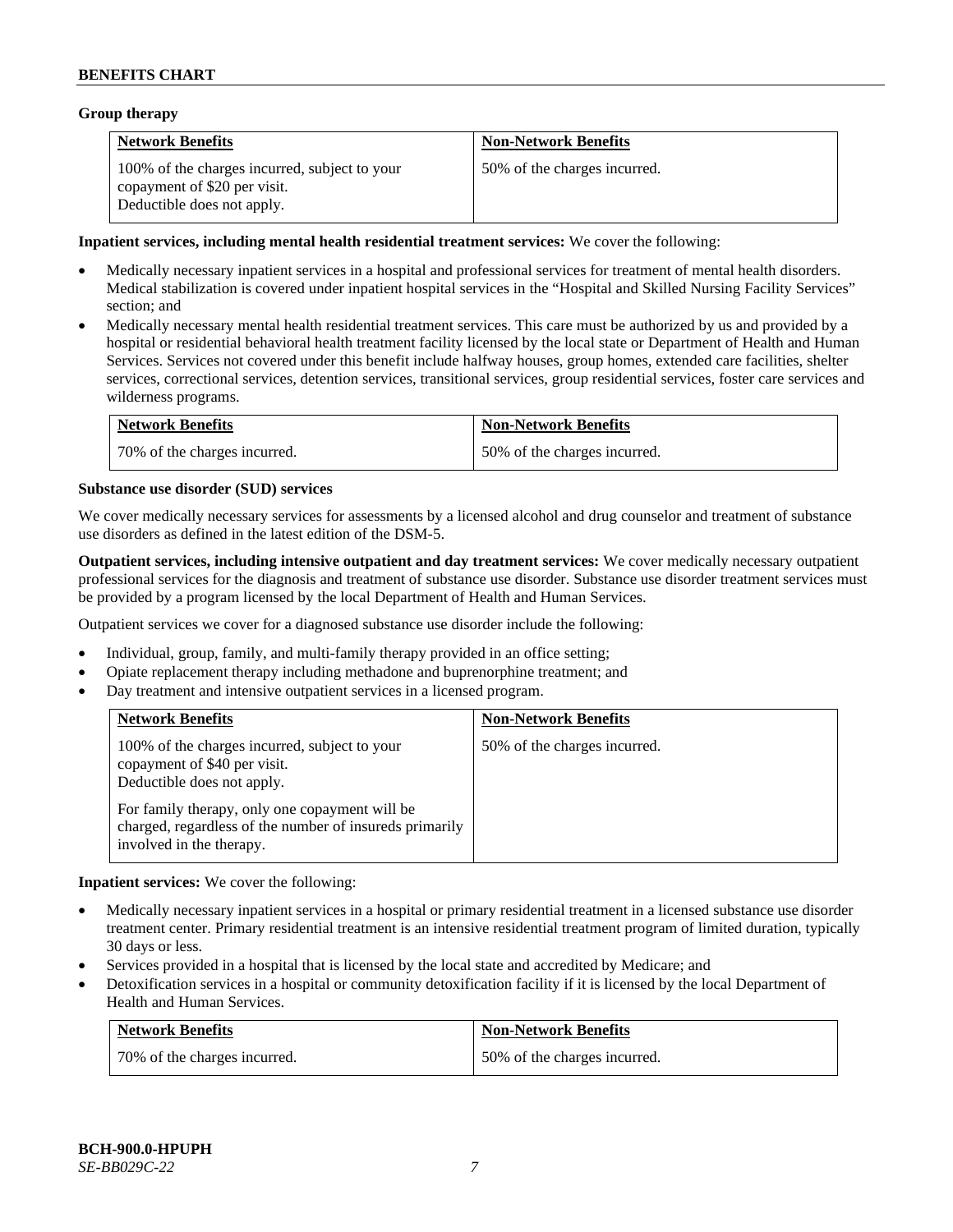# **Not Covered:**

See "Services Not Covered" in the Group Certificate.

# **CHIROPRACTIC SERVICES**

# **Covered Services:**

We cover chiropractic services for rehabilitative care. Chiropractic services are adjustments to any abnormal articulations of the human body, especially those of the spinal column, for the purpose of giving freedom of action to impinged nerves that may cause pain or deranged function.

Massage therapy which is performed in conjunction with other treatment/modalities by a chiropractor, is part of a prescribed treatment plan and is not billed separately is covered.

| <b>Network Benefits</b>                                                                                     | <b>Non-Network Benefits</b>  |
|-------------------------------------------------------------------------------------------------------------|------------------------------|
| 100% of the charges incurred, subject to your<br>copayment of \$40 per visit.<br>Deductible does not apply. | 50% of the charges incurred. |

# **Not Covered:**

- Massage therapy for the purpose of comfort or convenience of the insured.
- See "Services Not Covered" in the Group Certificate.

# **CLINICAL TRIALS**

# **Covered Services:**

We cover certain routine services if you participate in a Phase I, Phase II, Phase III or Phase IV clinical trial that is conducted in relation to the prevention, detection, or treatment of cancer or other life-threatening disease or condition as defined in the Affordable Care Act. We cover routine patient costs for services that would be eligible under this Benefits Chart if the service were provided outside of a clinical trial.

| <b>Network Benefits</b>                              | <b>Non-Network Benefits</b>                          |
|------------------------------------------------------|------------------------------------------------------|
| Coverage level is same as corresponding Network      | Coverage level is same as corresponding Non-Network  |
| Benefits, depending on type of service provided such | Benefits, depending on type of service provided such |
| as Office Visits for Illness or Injury, Inpatient or | as Office Visits for Illness or Injury, Inpatient or |
| <b>Outpatient Hospital Services.</b>                 | <b>Outpatient Hospital Services.</b>                 |

# **Not Covered:**

- The investigative item, device or service itself.
- Items or services that are provided solely to satisfy data collection and analysis needs and that are not used in the direct clinical management of the patient.
- A service that is clearly inconsistent with widely accepted and established standards of care for a particular diagnosis.
- See "Services Not Covered" in the Group Certificate.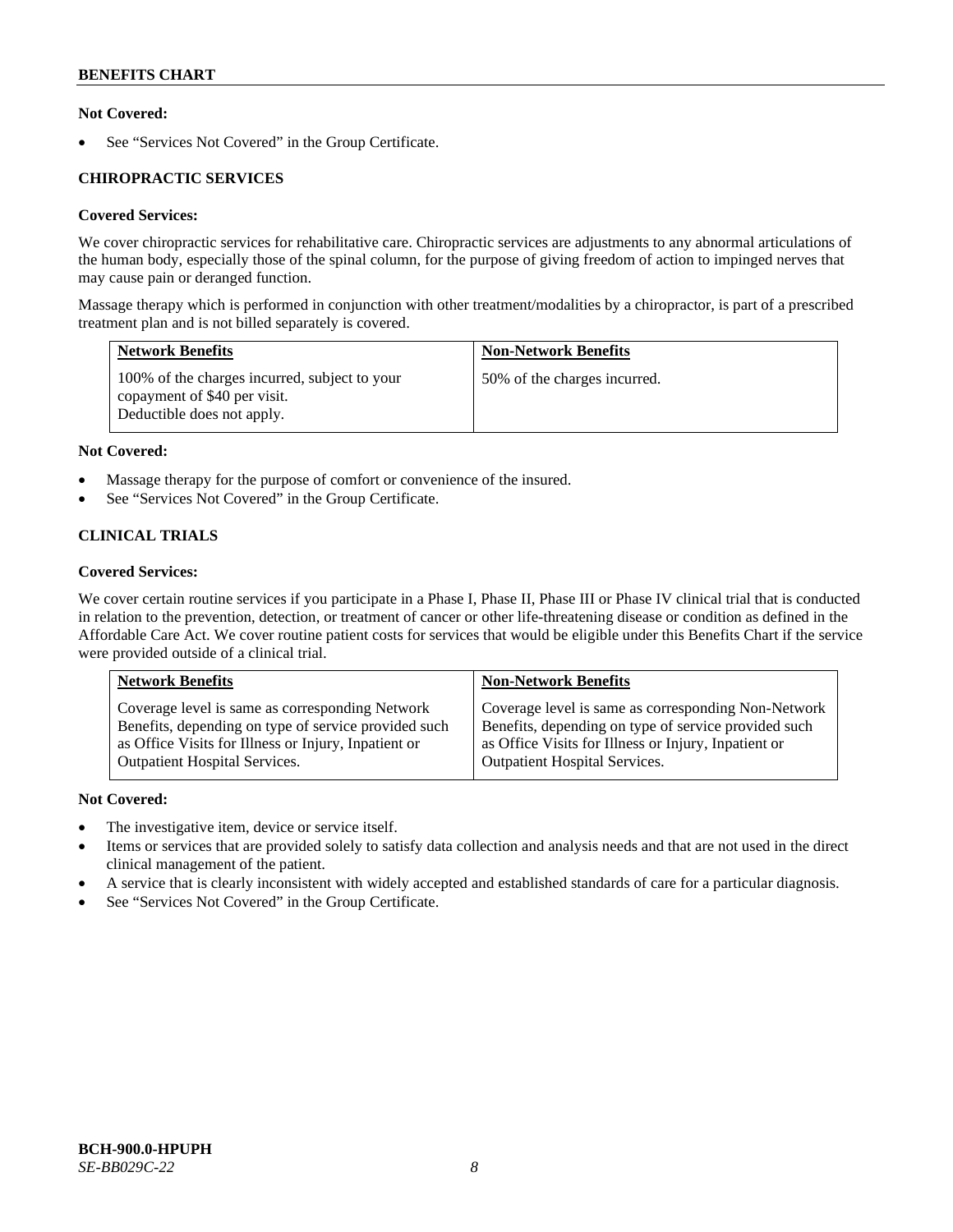# **DENTAL SERVICES**

### **Covered Services:**

We cover services as described below.

**Accidental dental services:** We cover dentally necessary services to treat and restore damage done to sound, natural, unrestored teeth as a result of an accidental injury. Coverage is for damage caused by external trauma to face and mouth only, not for cracked or broken teeth which result from biting or chewing. We cover restorations, root canals, crowns and replacement of teeth lost that are directly related to the accident in which the insured was involved. We cover initial exams, xrays, and palliative treatment including extractions, and other oral surgical procedures directly related to the accident. Subsequent treatment must be initiated within the specified timeframe and must be directly related to the accident. We do not cover restoration and replacement of teeth that are not "sound and natural" at the time of the accident.

Full mouth rehabilitation to correct occlusion (bite) and malocclusion (misaligned teeth not due to the accident) are not covered.

When an implant-supported dental prosthetic treatment is pursued, the accidental dental benefit will be applied to the prosthetic procedure. Benefits are limited to the amount that would be paid toward the placement of a removable dental prosthetic appliance that could be used in the absence of implant treatment. Care must be provided or pre-authorized by a network dentist.

| <b>Network Benefits</b>      | <b>Non-Network Benefits</b>  |
|------------------------------|------------------------------|
| 70% of the charges incurred. | 50% of the charges incurred. |

For all accidental dental services, treatment and/or restoration must be initiated within six months of the date of the injury. Coverage is limited to the initial course of treatment and/or initial restoration. Services must be provided within 24 months of the date of injury to be covered.

### **Medical referral dental services**

**Medically necessary outpatient dental services:** We cover medically necessary outpatient dental services. Coverage is limited to dental services required for treatment of an underlying medical condition, e.g., removal of teeth to complete radiation treatment for cancer of the jaw, cysts and lesions.

| <b>Network Benefits</b>                                                                                     | <b>Non-Network Benefits</b>  |
|-------------------------------------------------------------------------------------------------------------|------------------------------|
| 100% of the charges incurred, subject to your<br>copayment of \$80 per visit.<br>Deductible does not apply. | 50% of the charges incurred. |

**Medically necessary hospitalization and anesthesia for dental care:** We cover medically necessary hospitalization and anesthesia for dental care. This is limited to charges incurred by an insured who: (1) is a child under age five; (2) is severely disabled; (3) has a medical condition, and requires hospitalization or general anesthesia for dental care treatment; or (4) is a child between age five and 12 and care in dental offices has been attempted unsuccessfully and usual methods of behavior modification have not been successful, or when extensive amounts of restorative care, exceeding four appointments, are required. The requirement of a hospital setting must be due to an insured's underlying medical condition. Coverage is limited to facility and anesthesia charges. Anesthesia is covered in a hospital or a dental office. Oral surgeon/dentist professional fees are not covered. The following are examples, though not all-inclusive, of medical conditions which may require hospitalization for dental services: severe asthma, severe airway obstruction or hemophilia. Hospitalization required due to the behavior of the insured or due to the extent of the dental procedure is not covered.

| <b>Network Benefits</b>      | <b>Non-Network Benefits</b>  |
|------------------------------|------------------------------|
| 70% of the charges incurred. | 50% of the charges incurred. |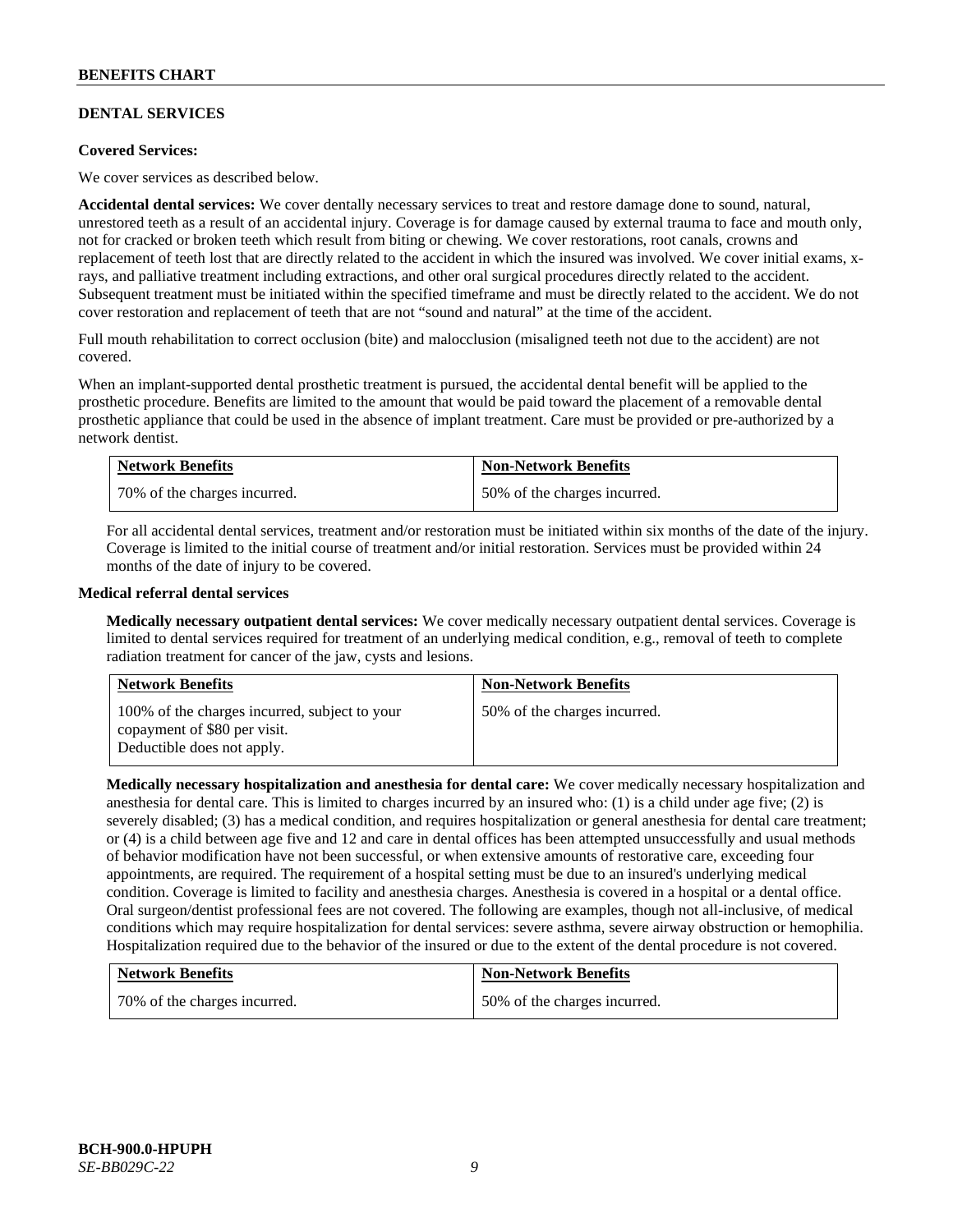**Medical complications of dental care:** We cover medical complications of dental care. Treatment must be medically necessary care and related to medical complications of non-covered dental care, including complications of the head, neck, or substructures.

| <b>Network Benefits</b>                                                                                     | <b>Non-Network Benefits</b>  |
|-------------------------------------------------------------------------------------------------------------|------------------------------|
| 100% of the charges incurred, subject to your<br>copayment of \$80 per visit.<br>Deductible does not apply. | 50% of the charges incurred. |

**Oral surgery:** We cover oral surgery. Coverage is limited to treatment of medical conditions requiring oral surgery, such as treatment of oral neoplasm, non-dental cysts, fracture of the jaws, trauma of the mouth and jaws, and any other oral surgery procedures provided as medically necessary dental services.

| <b>Network Benefits</b>                                                                                     | <b>Non-Network Benefits</b>  |
|-------------------------------------------------------------------------------------------------------------|------------------------------|
| 100% of the charges incurred, subject to your<br>copayment of \$80 per visit.<br>Deductible does not apply. | 50% of the charges incurred. |

**Treatment of cleft lip and cleft palate of a dependent child:** We cover treatment of cleft lip and cleft palate of a dependent child to age 26, including orthodontic treatment and oral surgery directly related to the cleft. Benefits are limited to inpatient or outpatient expenses arising from medical and dental treatment that was scheduled or initiated prior to the dependent turning age 19. Dental services which are not required for the treatment of cleft lip or cleft palate are not covered. If a dependent child covered under the Certificate is also covered under a dental plan which includes orthodontic services, that dental plan shall be considered primary for the necessary orthodontic services. Oral appliances are subject to the same copayment, conditions and limitations as durable medical equipment.

| <b>Network Benefits</b>                                                                                     | <b>Non-Network Benefits</b>  |
|-------------------------------------------------------------------------------------------------------------|------------------------------|
| 100% of the charges incurred, subject to your<br>copayment of \$80 per visit.<br>Deductible does not apply. | 50% of the charges incurred. |

**Treatment of temporomandibular disorder (TMD) and craniomandibular disorder (CMD):** We cover surgical and nonsurgical treatment of temporomandibular disorder (TMD) and craniomandibular disorder (CMD), which is medically necessary care. Dental services which are not required to directly treat TMD or CMD are not covered.

| <b>Network Benefits</b>                                                                                     | <b>Non-Network Benefits</b>  |
|-------------------------------------------------------------------------------------------------------------|------------------------------|
| 100% of the charges incurred, subject to your<br>copayment of \$80 per visit.<br>Deductible does not apply. | 50% of the charges incurred. |

# **Not Covered:**

- Dental treatment, procedures or services not listed in this Benefits Chart.
- Accident related dental services if treatment is (1) provided to teeth which are not sound and natural, (2) to teeth which have been restored, (3) initiated beyond six months from the date of the injury, (4) received beyond the initial treatment or restoration or (5) received beyond 24 months from the date of injury.
- Oral surgery to remove wisdom teeth, except as stated in the pediatric dental amendment.
- Orthognathic treatment or procedures and all related services.
- See "Services Not Covered" in the Group Certificate.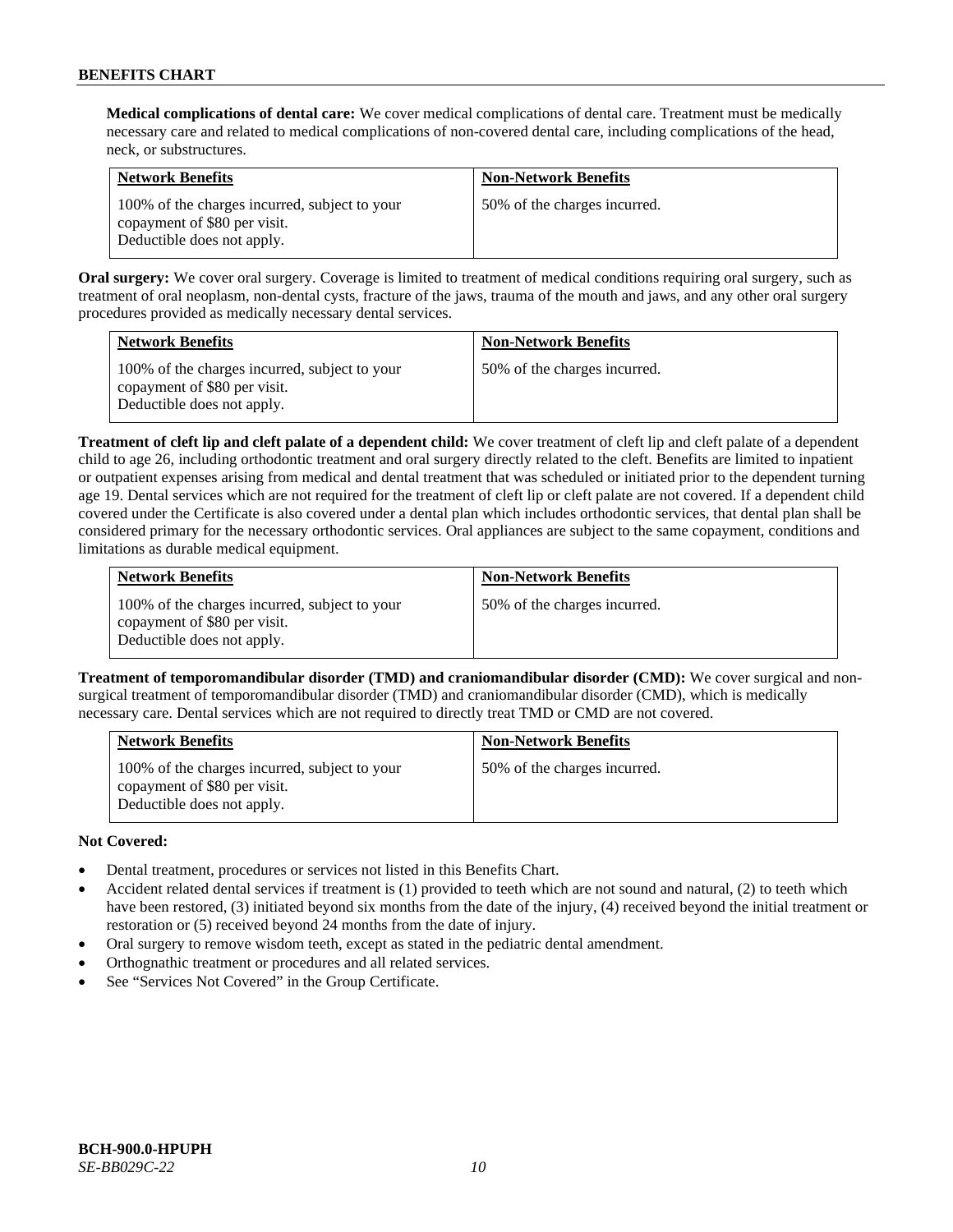# **DIABETES AND HYPERTENSION DISEASE MANAGEMENT PROGRAM**

# **Covered Services:**

If you meet criteria for coverage, you may qualify for the diabetes and/or hypertension disease management program.

The program covers group health coaching which focuses on weight loss, exercise, behavior modification and health education through Omada Health.

| Network Benefits                                            | <b>Non-Network Benefits</b> |
|-------------------------------------------------------------|-----------------------------|
| 100% of the charges incurred.<br>Deductible does not apply. | Not applicable.             |

### **Not Covered:**

See "Services Not Covered" in the Group Certificate.

# **DIABETIC EQUIPMENT AND SUPPLIES**

# **Covered Services:**

We cover physician prescribed medically appropriate and necessary drugs and supplies used in the management and treatment of diabetes for insureds with gestational, Type I or Type II diabetes including durable diabetic equipment and disposable supplies, as described below.

Certain items are only covered if your condition meets our coverage criteria and obtained through an authorized vendor. For more information on what we cover and any prior authorization requirements, call Member Services or log on to your account at [HealthPartnersUnityPointHealth.com.](https://www.healthpartnersunitypointhealth.com/)

Insulin and medications for diabetes are covered as outpatient drugs under the "Prescription Drug Services" section.

**Pumps and pump supplies.** These include diabetic insulin pumps, diabetic infusion pumps and infusion pump supplies such as infusion sets, tubing, connectors and syringe reservoirs.

| <b>Network Benefits</b>                                                                                              | <b>Non-Network Benefits</b>  |
|----------------------------------------------------------------------------------------------------------------------|------------------------------|
| Pumps received at a pharmacy:<br>70% of the charges incurred.<br>Deductible does not apply.                          | 50% of the charges incurred. |
| Pumps received from a non-pharmacy provider:<br>70% of the charges incurred if purchased from an<br>approved vendor. |                              |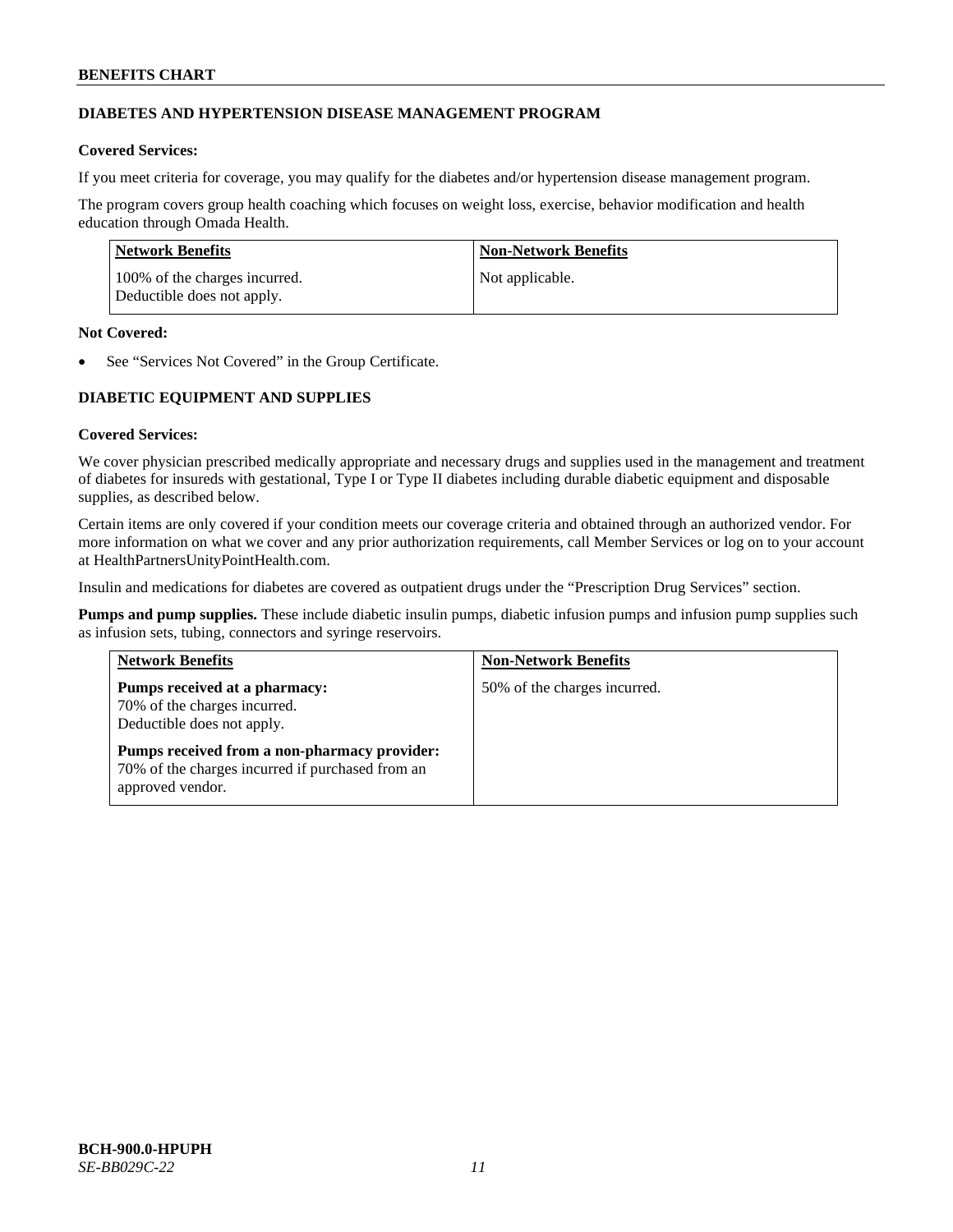### **All other diabetic durable equipment and supplies**

**Durable diabetic equipment and supplies**. These include continuous glucose monitoring system (CGMS), transmitter, sensors and receivers, diabetic blood glucose monitors and control/calibrating solutions (for checking accuracy or testing equipment and test strips).

**Disposable diabetic supplies.** These are one-time use supplies, including syringes, lancets, lancet devices, blood and urine ketone test strips, and needles.

Certain diabetic supplies and equipment must be purchased at a pharmacy.

| <b>Network Benefits</b>                                                                                              | <b>Non-Network Benefits</b>  |
|----------------------------------------------------------------------------------------------------------------------|------------------------------|
| If received through a pharmacy:<br>70% of the charges incurred.<br>Deductible does not apply.                        | 50% of the charges incurred. |
| If received through a non-pharmacy provider:<br>70% of the charges incurred if purchased from an<br>approved vendor. |                              |

### **Limitations:**

- No more than a 93-day supply of diabetic supplies is covered and dispensed at a time.
- We require that certain diabetic supplies and equipment be purchased at a pharmacy.
- Diabetic supplies and equipment are limited to certain models and brands.
- Durable medical equipment and supplies must be obtained from or repaired by approved vendors.
- Covered services and supplies are based on established medical policies which are subject to periodic review and modification by the medical directors. Our coverage policy for diabetic supplies includes information on our required models and brands. These medical policies (medical coverage criteria) are available by calling Member Services, or logging on to your account a[t HealthPartnersUnityPointHealth.com.](https://www.healthpartnersunitypointhealth.com/)

# **Not Covered:**

- Replacement or repair of any covered items, if the items are (i) damaged or destroyed by misuse, abuse or carelessness, (ii) lost; or (iii) stolen.
- Duplicate or similar items.
- Labor and related charges for repair of any covered items which are more than the cost of replacement by an approved vendor.
- Batteries for monitors and equipment.
- Sales tax, mailing, delivery charges, service call charges.
- See "Services Not Covered" in the Group Certificate.

# **DIAGNOSTIC IMAGING SERVICES**

#### **Covered Services:**

We cover diagnostic imaging, when ordered by a provider and provided in a clinic or outpatient hospital facility.

To see the benefit level for inpatient hospital or skilled nursing facility services, see benefits under "Inpatient Hospital and Skilled Nursing Facility Services."

### **Outpatient magnetic resonance imaging (MRI) and computed tomography (CT)**

| <b>Network Benefits</b>      | <b>Non-Network Benefits</b>  |
|------------------------------|------------------------------|
| 70% of the charges incurred. | 50% of the charges incurred. |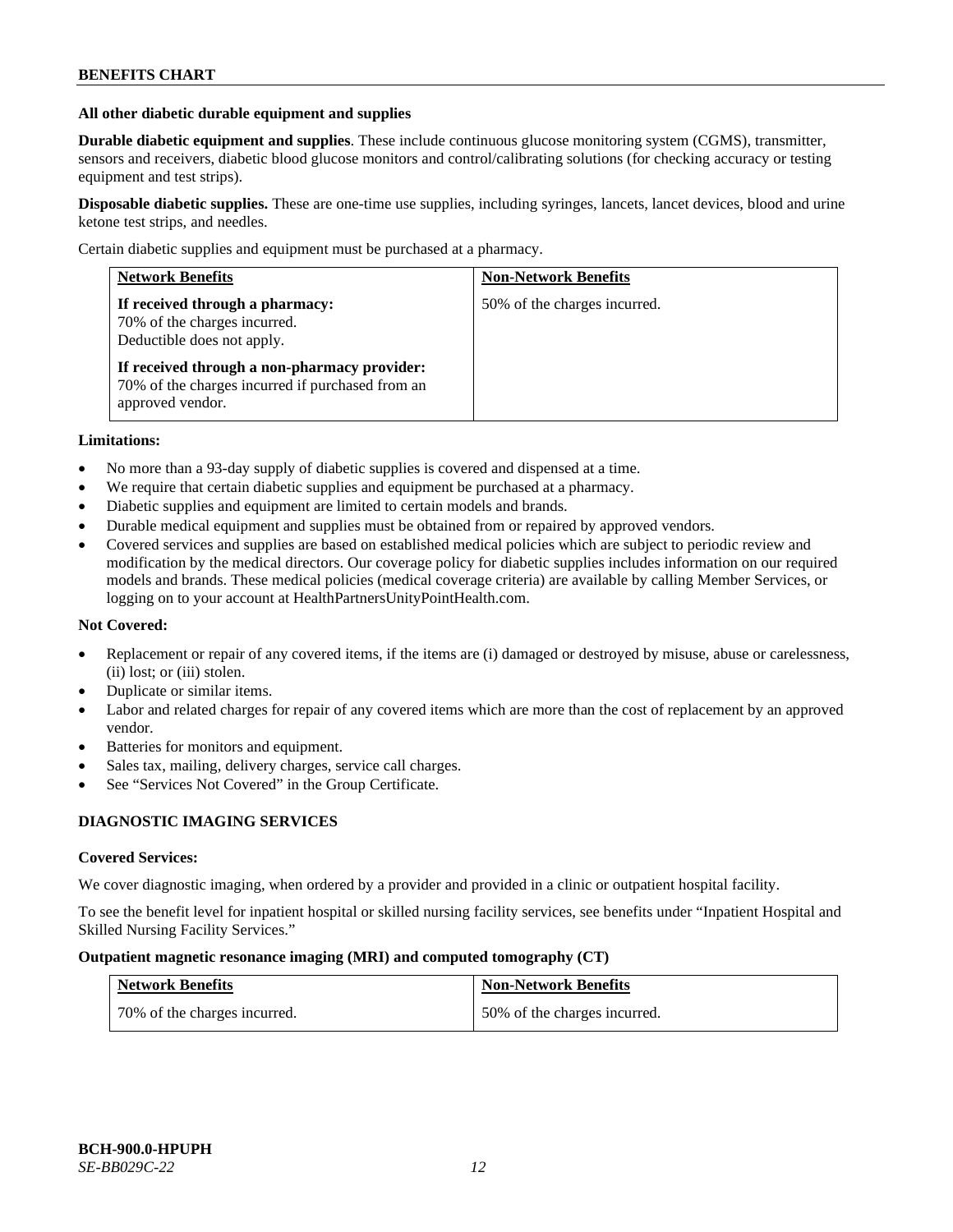### **All other outpatient diagnostic imaging services**

### **Services for illness or injury**

| <b>Network Benefits</b>                                    | <b>Non-Network Benefits</b>  |
|------------------------------------------------------------|------------------------------|
| 70% of the charges incurred.<br>Deductible does not apply. | 50% of the charges incurred. |

### **Preventive services (MRI/CT procedures are not considered preventive)**

Diagnostic imaging services associated with preventive services are covered at the benefit level shown in the "Preventive Services" section of this Benefits Chart.

# **Not Covered:**

See "Services Not Covered" in the Group Certificate.

# **DURABLE MEDICAL EQUIPMENT, PROSTHETICS, ORTHOTICS AND SUPPLIES**

#### **Covered Services:**

We cover equipment and services, as described below.

We cover durable medical equipment and services, prosthetics, orthotics, and supplies, subject to the limitations below, including certain disposable supplies and enteral feedings.

We cover special dietary treatment for phenylketonuria (PKU) and oral amino acid based elemental formula if it meets our medical coverage criteria.

Diabetic equipment and supplies are covered under the "Diabetic Equipment and Supplies" section of this Benefits Chart.

### **Special dietary treatment for Phenylketonuria (PKU) if it meets our medical coverage criteria**

| <b>Network Benefits</b>                                    | <b>Non-Network Benefits</b>  |
|------------------------------------------------------------|------------------------------|
| 70% of the charges incurred.<br>Deductible does not apply. | 50% of the charges incurred. |

### **Oral amino acid based elemental formula if it meets our medical coverage criteria**

| <b>Network Benefits</b>      | <b>Non-Network Benefits</b>  |
|------------------------------|------------------------------|
| 70% of the charges incurred. | 50% of the charges incurred. |

#### **Prosthetic limb devices to replace in whole or in part, an arm or leg**

| <b>Network Benefits</b>                                    | <b>Non-Network Benefits</b>  |
|------------------------------------------------------------|------------------------------|
| 80% of the charges incurred.<br>Deductible does not apply. | 50% of the charges incurred. |

#### **All other durable medical equipment, prosthetics, orthotics and supplies**

| <b>Network Benefits</b>      | <b>Non-Network Benefits</b>  |
|------------------------------|------------------------------|
| 70% of the charges incurred. | 50% of the charges incurred. |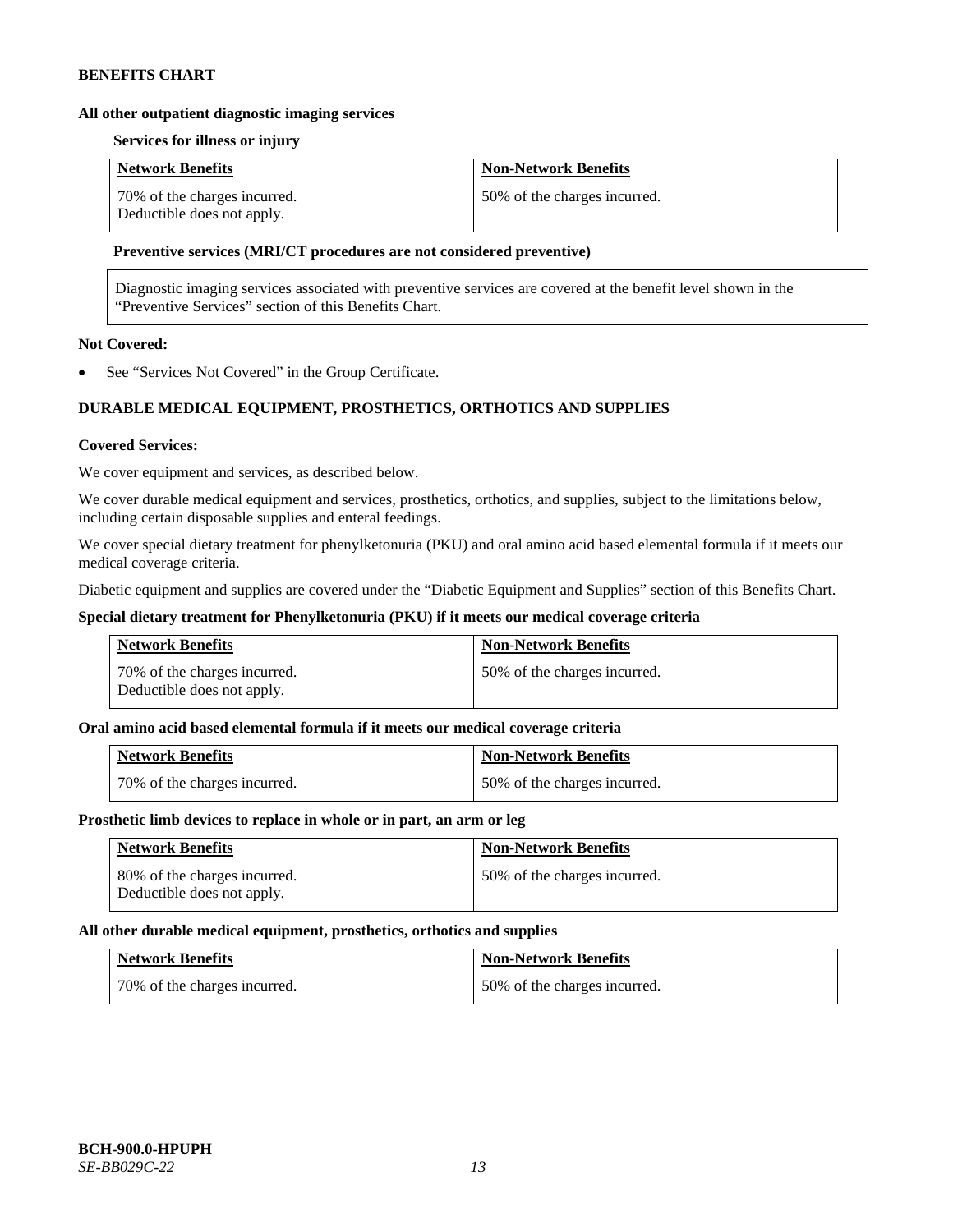# **Limitations:**

Coverage of durable medical equipment is limited by the following:

- Payment will not exceed the cost of an alternate piece of equipment or service that is effective and medically necessary.
- For prosthetic benefits, other than oral appliances for cleft lip and cleft palate, payment will not exceed the cost of an alternate piece of equipment or service that is effective, medically necessary and enables insureds to conduct standard activities of daily living.
- We reserve the right to determine if an item will be approved for rental vs. purchase.
- Durable medical equipment and supplies must be obtained from or repaired by approved vendors.
- Covered services and supplies are based on established medical policies which are subject to periodic review and modification by the medical or dental directors. Our coverage policy for diabetic supplies includes information on our required models and brands. These medical policies (medical coverage criteria) are available by calling Member Services, or logging on to your account at [HealthPartnersUnityPointHealth.com.](https://www.healthpartnersunitypointhealth.com/)

# **Not Covered:**

Items which are not eligible for coverage include, but are not limited to:

- Replacement or repair of any covered items, if the items are (i) damaged or destroyed by misuse, abuse or carelessness, (ii) lost; or (iii) stolen.
- Duplicate or similar items.
- Labor and related charges for repair of any covered items which are more than the cost of replacement by an approved vendor.
- Sales tax, mailing, delivery charges, service call charges.
- Items which are primarily educational in nature or for hygiene, vocation, comfort, convenience or recreation.
- Communication aids or devices: equipment to create, replace or augment communication abilities including, but not limited to, speech processors, receivers, communication boards, or computer or electronic assisted communication.
- Hearing aids (implantable and external, including osseointegrated or bone anchored) and their fitting. This exclusion does not apply to cochlear implants.
- Eyeglasses, contact lenses and their fitting, measurement and adjustment, except as specifically described in this Benefits Chart.
- Hair prostheses (wigs).
- Household equipment which primarily has customary uses other than medical, such as, but not limited to, exercise cycles, air purifiers, central or unit air conditioners, water purifiers, non-allergenic pillows, mattresses or waterbeds.
- Household fixtures including, but not limited to, escalators or elevators, ramps, swimming pools and saunas.
- Modifications to the structure of the home including, but not limited to, wiring, plumbing or charges for installation of equipment.
- Vehicle, car or van modifications including, but not limited to, hand brakes, hydraulic lifts and car carrier.
- Rental equipment while owned equipment is being repaired by non-contracted vendors, beyond one month rental of medically necessary equipment.
- Other equipment and supplies, including but not limited to assistive devices, that we determine are not eligible for coverage.
- See "Services Not Covered" in the Group Certificate.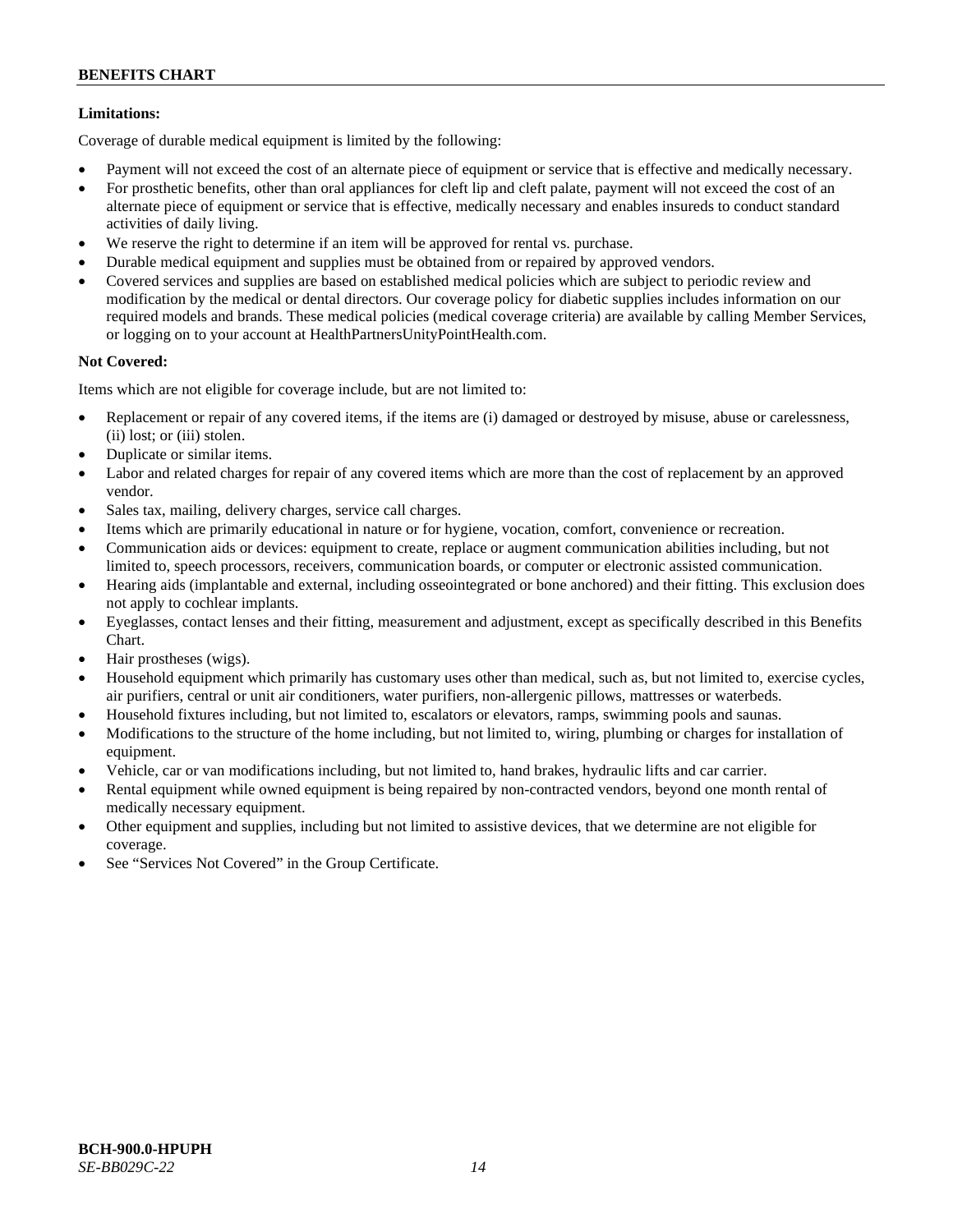# **EMERGENCY AND URGENTLY NEEDED CARE SERVICES**

# **Covered Services:**

We cover services for emergency care and urgently needed care if the services are otherwise eligible for coverage under this Benefits Chart.

**Urgently needed care.** These are services to treat an unforeseen illness or injury, which are required in order to prevent a serious deterioration in your health, and which cannot be delayed until the next available clinic or office hours.

### **Urgently needed care at clinics**

| <b>Network Benefits</b>                                                                                     | <b>Non-Network Benefits</b> |
|-------------------------------------------------------------------------------------------------------------|-----------------------------|
| 100% of the charges incurred, subject to your<br>copayment of \$80 per visit.<br>Deductible does not apply. | See Network Benefits.       |

**Emergency care.** These are services to treat: (1) the sudden, unexpected onset of illness or injury which, if left untreated or unattended until the next available clinic or office hours, would result in hospitalization, or (2) a condition requiring professional health services immediately necessary to preserve life or stabilize health, or with respect to a pregnant woman having contractions, that there is inadequate time to safely transfer the woman to another hospital for delivery or that a transfer may pose a threat to the health or safety of the woman or unborn child. Emergency care includes emergency services as defined in Division BB, Title I, Section 102 of the Consolidated Appropriations Act of 2021. Emergency care also includes an immediate response service available on a 24-hour, seven-day-a-week basis for each child, or person, having a psychiatric crisis, a mental health crisis, or a mental health emergency.

When reviewing claims for coverage of emergency services, our medical director will take into consideration a reasonable layperson's belief that the circumstances required immediate medical care that could not wait until the next working day or next available clinic appointment.

Under the No Surprises Act, Non-Network emergency care providers may not bill patients for more than their cost-sharing responsibility for the corresponding Network service

#### **Emergency care in a hospital emergency room, including professional services of a physician**

| <b>Network Benefits</b>      | <b>Non-Network Benefits</b> |
|------------------------------|-----------------------------|
| 70% of the charges incurred. | See Network Benefits.       |

**Inpatient emergency care in a hospital, including post-stabilization services as required under the federal No Surprises Act and its implementing regulations**

| <b>Network Benefits</b>      | <b>Non-Network Benefits</b> |
|------------------------------|-----------------------------|
| 70% of the charges incurred. | See Network Benefits.       |

### **Not Covered:**

See "Services Not Covered" in the Group Certificate.

# **GENE THERAPY**

# **Covered Services:**

We cover gene therapy treatment that meets our current medical coverage criteria.

| <b>Network Benefits</b>                                                                                                                                                                                  | <b>Non-Network Benefits</b> |
|----------------------------------------------------------------------------------------------------------------------------------------------------------------------------------------------------------|-----------------------------|
| Coverage level is same as corresponding Network<br>Benefits, depending on type of service provided, such<br>as Office Visits for Illness or Injury, Inpatient or<br><b>Outpatient Hospital Services.</b> | No coverage.                |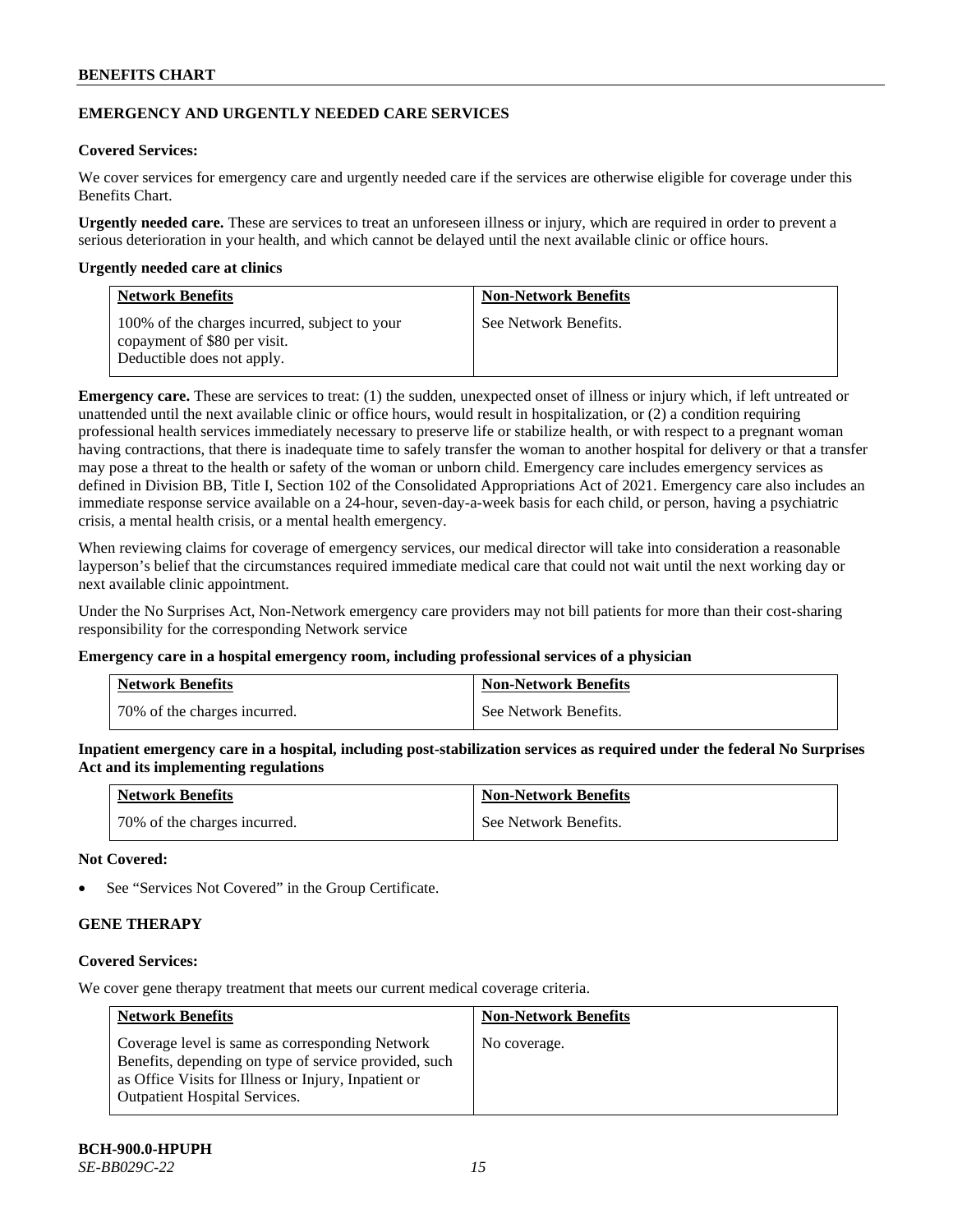# **Limitations:**

- Gene therapy must be provided by a designated provider.
- Specific types of gene therapy are limited to therapies and conditions specified in our medical coverage criteria.

# **Not Covered:**

See "Services Not Covered" in the Group Certificate.

# **HEALTH EDUCATION**

# **Covered Services:**

We cover education for preventive services and education for the management of chronic health problems (such as diabetes). Coverage includes medical nutrition therapy, that is provided by a certified, registered, or licensed health care professional working in a program consistent with the national standards of diabetes self-management education as established by the American Diabetes Association.

| <b>Network Benefits</b>                                     | <b>Non-Network Benefits</b>  |
|-------------------------------------------------------------|------------------------------|
| 100% of the charges incurred.<br>Deductible does not apply. | 50% of the charges incurred. |

### **Not Covered:**

See "Services Not Covered" in the Group Certificate.

# **HOME HEALTH SERVICES**

# **Covered Services:**

We cover the following services:

- Skilled nursing treatment in the home intended to provide a safe transition from other levels of care;
- Physical therapy, occupational therapy, speech therapy, respiratory therapy and other therapeutic services;
- Non-routine prenatal and postnatal services;
- Routine postnatal well child visits as described in the coverage criteria;
- Phototherapy services for newborns;
- Home health aide services and other eligible home health services when provided in your home if you are homebound (i.e., unable to leave home without considerable effort due to a medical condition). Lack of transportation does not constitute homebound status. For phototherapy services for newborns and high risk prenatal services, supplies and equipment are included;
- Total parenteral nutrition/intravenous ("TPN/IV") therapy, equipment, supplies and drugs in connection with IV therapy. IV line care kits are covered under Durable Medical Equipment. You do not need to be homebound to receive total parenteral nutrition/intravenous ("TPN/IV") therapy.
- Palliative care benefits. Palliative care includes symptom management, education and establishing goals of care. We waive the requirement that you be homebound for a limited number of home visits for palliative care (as shown in this Benefits Chart), if you have a life-threatening, non-curable condition which has a prognosis of survival of two years or less. Additional palliative care visits are eligible under the home health services benefit if you are homebound and meet all other requirements defined in this section.

Home health services are eligible and covered only when:

- medically necessary; and
- provided as rehabilitative care, terminal care or maternity care; and
- ordered by a physician, and included in the written home care plan.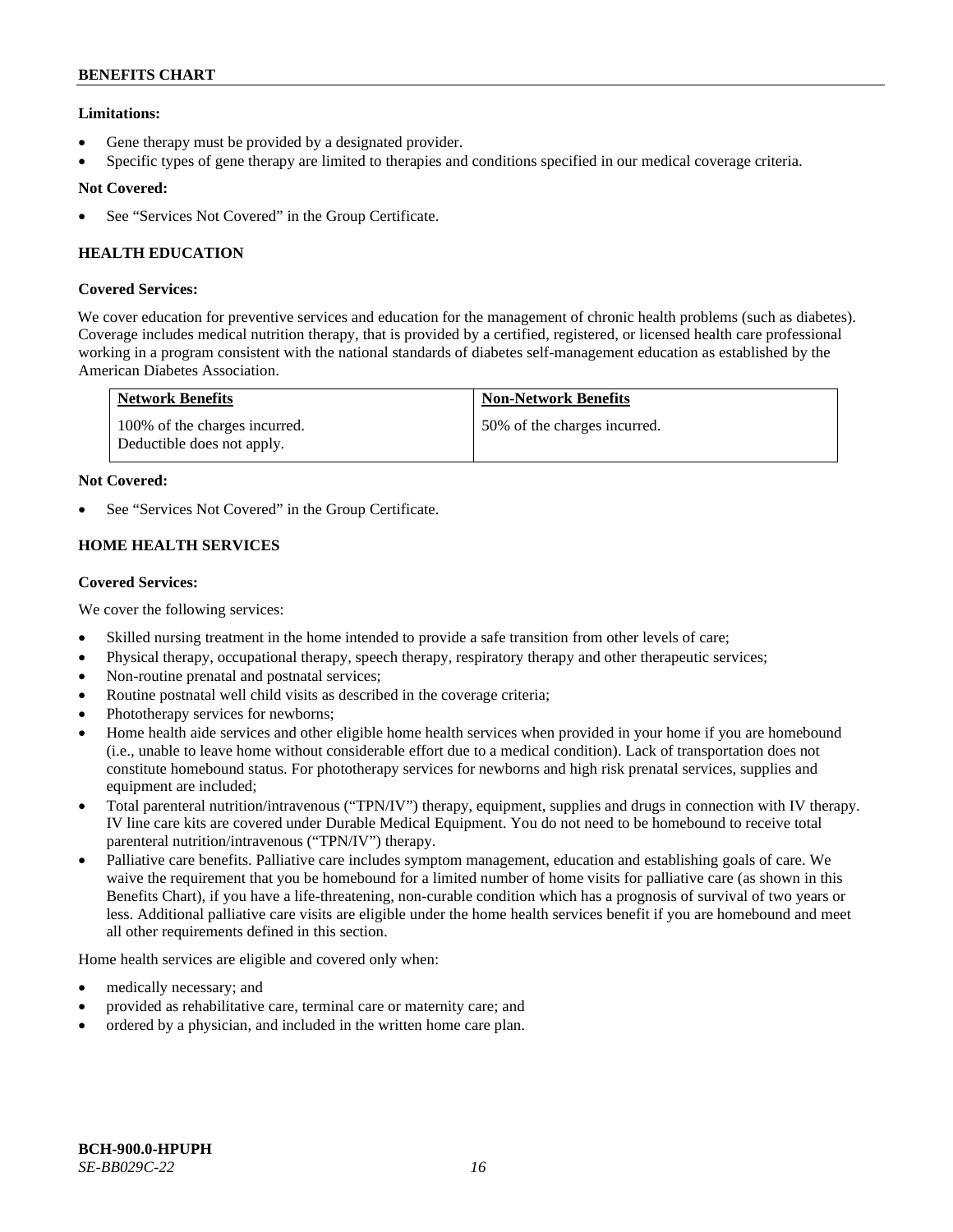### **Physical therapy, occupational therapy, speech therapy, respiratory therapy, home health aide services and palliative care**

| <b>Network Benefits</b>                                                                                     | <b>Non-Network Benefits</b>  |
|-------------------------------------------------------------------------------------------------------------|------------------------------|
| 100% of the charges incurred, subject to your<br>copayment of \$40 per visit.<br>Deductible does not apply. | 50% of the charges incurred. |

If more than one home health visit occurs in a day, a separate copayment applies to each. For example, if an occupational therapist and a physical therapist visit an insured in the same day, a separate copayment will be charged for each visit.

#### **TPN/IV therapy, skilled nursing services, non-routine prenatal/postnatal services and phototherapy**

| <b>Network Benefits</b>                                     | <b>Non-Network Benefits</b>  |
|-------------------------------------------------------------|------------------------------|
| 100% of the charges incurred.<br>Deductible does not apply. | 50% of the charges incurred. |

#### **Routine postnatal well child visit**

| <b>Network Benefits</b>                                     | <b>Non-Network Benefits</b>  |
|-------------------------------------------------------------|------------------------------|
| 100% of the charges incurred.<br>Deductible does not apply. | 50% of the charges incurred. |

#### **Limitations:**

- Home health services are not provided as a substitute for a primary caregiver in the home or as relief (respite) for a primary caregiver in the home. We will not reimburse family members or residents in your home for the above services.
- A service shall not be considered a skilled nursing service merely because it is performed by, or under the direct supervision of, a licensed nurse. Where a service (such as tracheotomy suctioning or ventilator monitoring) or like services, can be safely and effectively performed by a non-medical person (or self-administered), without the direct supervision of a licensed nurse, the service shall not be regarded as a skilled nursing service, whether or not a skilled nurse actually provides the service. The unavailability of a competent person to provide a non-skilled service shall not make it a skilled service when a skilled nurse provides it. Only the skilled nursing component of so-called "blended" services (i.e. services which include skilled and non-skilled components) are covered under this Benefits Chart.

#### **Not Covered:**

- Financial or legal counseling services.
- Housekeeping or meal services in your home.
- Services provided by a family member or enrollee, or a resident in the enrollee's home.
- Vocational rehabilitation and recreational or educational therapy. Recreation therapy is therapy provided solely for the purpose of recreation, including but not limited to: (a) requests for physical therapy or occupational therapy to improve athletic ability, and (b) braces or guards to prevent sports injuries.
- See "Services Not Covered" in the Group Certificate.

# **HOSPICE SERVICES**

#### **Applicable definitions:**

**Part-time.** This is up to two hours of service per day, more than two hours is considered continuous care.

**Continuous care.** This is from two to twelve hours of service per day provided by a registered nurse, licensed practical nurse, or home health aide, during a period of crisis in order to maintain a terminally ill patient at home.

**Appropriate facility.** This is a nursing home, hospice residence, or other inpatient facility.

**Custodial care related to hospice services.** This means providing assistance in the activities of daily living and the care needed by a terminally ill patient which can be provided by primary caregiver (i.e., family member or friend) who is responsible for the patient's home care.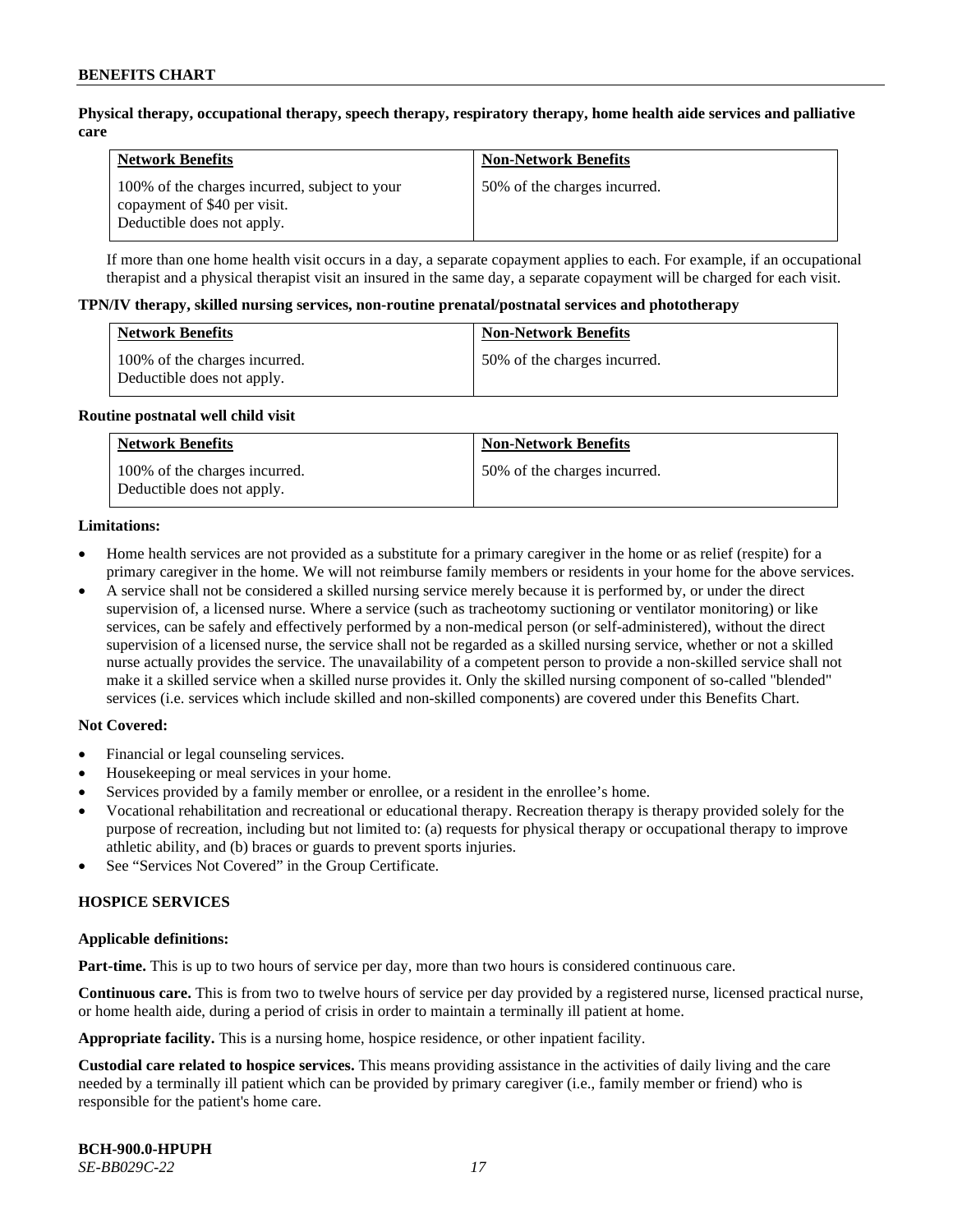# **Covered Services:**

**Hospice program.** We cover the services described below if you are terminally ill and accepted as a hospice program participant. You must meet the eligibility requirements of the program, and elect to receive services through the hospice program. If you elect to receive hospice services, you do so in lieu of curative treatment for your terminal illness for the period you are enrolled in the hospice program.

**Eligibility:** In order to be eligible to be enrolled in the hospice program, you must: (1) be a terminally ill patient (prognosis of six months or less); (2) have chosen a palliative treatment focus (i.e., emphasizing comfort and supportive services rather than treatment attempting to cure the disease or condition); and (3) continue to meet the terminally ill prognosis as reviewed by our medical director or his or her designee over the course of care. You may withdraw from the hospice program at any time.

**Eligible services:** Hospice services include the following services provided in accordance with an approved hospice treatment plan.

- Inpatient services: We cover inpatient services in a hospice facility.
- Home health services:
	- o Part-time care provided in your home by an interdisciplinary hospice team (which may include a physician, nurse, social worker, and spiritual counselor) and medically necessary home health services are covered.
	- One or more periods of continuous care in your home or in a setting which provides day care for pain or symptom management, when medically necessary, will be covered.
- Other services:
	- o Respite care is covered for care in your home or in an appropriate facility, to give your primary caregivers (i.e., family members or friends) rest and/or relief when necessary in order to maintain a terminally ill patient at home.
	- o Medically necessary medications for pain and symptom management.
	- o Semi-electric hospital beds and other durable medical equipment are covered.
	- o Emergency and non-emergency care is covered.

| <b>Network Benefits</b>      | <b>Non-Network Benefits</b>  |
|------------------------------|------------------------------|
| 70% of the charges incurred. | 50% of the charges incurred. |

Respite care is limited to five episodes, up to five days per episode. Inpatient hospice services are limited to 15 days per lifetime.

#### **Not Covered:**

- Financial or legal counseling services.
- Housekeeping or meal services in your home.
- Custodial or maintenance care related to hospice services, whether provided in the home or in a nursing home.
- Any service not specifically described as covered services under this hospice services benefits.
- Any services provided by members of your family or residents in your home.
- See "Services Not Covered" in the Group Certificate.

# **HOSPITAL AND SKILLED NURSING FACILITY SERVICES**

#### **Covered Services:**

We cover services as described below.

#### **Medical or surgical hospital services**

**Inpatient hospital services:** We cover the following medical or surgical services, for the treatment of acute illness or injury, which require the level of care only provided in an acute care facility. These services must be authorized by a physician.

Inpatient hospital services include: room and board; the use of operating or maternity delivery rooms; intensive care facilities; newborn nursery facilities; general nursing care, anesthesia, laboratory and diagnostic imaging services, reconstructive surgery, radiation therapy, physical therapy, prescription drugs or other medications administered during treatment, blood and blood products (unless replaced), and blood derivatives, and other diagnostic or treatment related hospital services; physician and other professional medical and surgical services provided while in the hospital, including gender confirmation surgery that meets medical coverage criteria.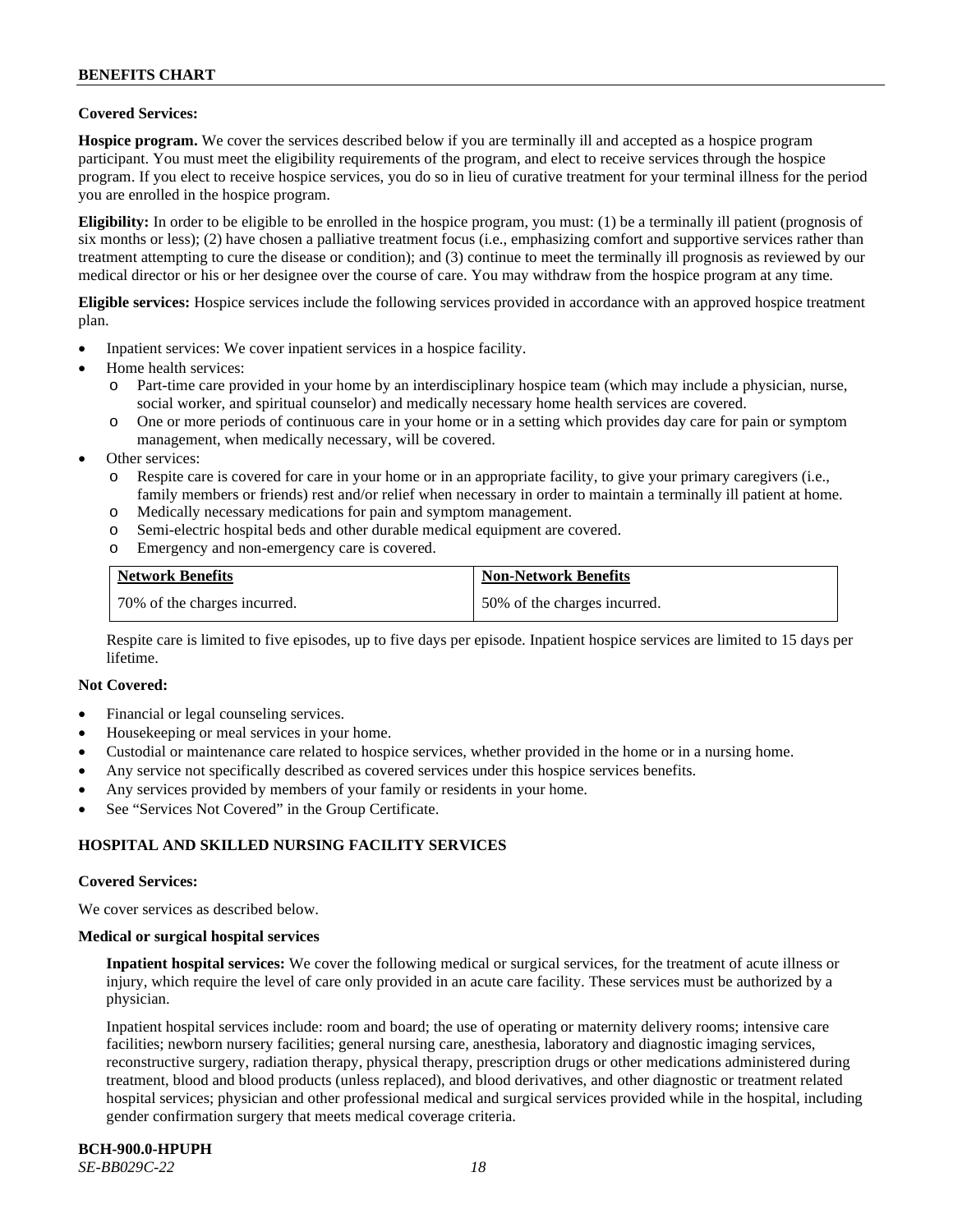Services for items for personal convenience, such as television rental, are not covered.

Group health plans and health insurance issuers generally may not, under Federal law, restrict benefits for any hospital length of stay in connection with childbirth for the mother of newborn child to less than 48 hours following a vaginal delivery, or less than 96 hours following a caesarean section, excluding day of delivery. However, Federal law generally does not prohibit the mother's or newborn's attending provider, after consulting with the mother, from discharging the mother or her newborn earlier than 48 hours (or 96 hours as applicable). In any case plans and issuers may not, under Federal law, require that a provider obtain authorization from the plan or the insurance issuer for prescribing a length of stay not in excess of 48 hours (or 96 hours). A post-discharge follow-up visit is covered under the "Home Health Services" section under "Routine postnatal well child visit".

| <b>Network Benefits</b>      | <b>Non-Network Benefits</b>  |
|------------------------------|------------------------------|
| 70% of the charges incurred. | 50% of the charges incurred. |

Each insured's admission or confinement, including that of a newborn child, is separate and distinct from the admission or confinement of any other insured.

**Outpatient hospital, ambulatory care or surgical facility services:** We cover the following medical and surgical services, for diagnosis or treatment of illness or injury on an outpatient basis. These services must be authorized by a physician.

Outpatient services include: use of operating rooms, maternity delivery rooms or other outpatient departments, rooms or facilities; and the following outpatient services: general nursing care, anesthesia, laboratory and diagnostic imaging services, reconstructive surgery, dialysis, radiation therapy, physical therapy, drugs administered during treatment, blood and blood products (unless replaced), and blood derivatives, and other diagnostic or treatment related outpatient services; physician and other professional medical and surgical services provided while an outpatient, including gender confirmation surgery that meets medical coverage criteria.

To see the benefit level for diagnostic imaging services, laboratory services and physical therapy, see the benefits under diagnostic imaging services, laboratory services and physical therapy.

| <b>Network Benefits</b>      | <b>Non-Network Benefits</b>  |
|------------------------------|------------------------------|
| 70% of the charges incurred. | 50% of the charges incurred. |

**Skilled nursing facility care:** We cover room and board, daily skilled nursing and related ancillary services for post-acute treatment and rehabilitative care of illness or injury that meets medical coverage criteria. We also cover the costs of skilled nursing care in a hospital if the level of care needed by the insured has been reclassified from acute care to skilled nursing care and no designated skilled nursing care beds or swing beds are available in the hospital or in another hospital or health care facility within a thirty-mile radius of the hospital.

| <b>Network Benefits</b>      | <b>Non-Network Benefits</b>  |
|------------------------------|------------------------------|
| 70% of the charges incurred. | 50% of the charges incurred. |

**Not Covered:**

- Services for items for personal convenience, such as television rental, are not covered.
- See "Services Not Covered" in the Group Certificate.

### **INFERTILITY DIAGNOSIS**

#### **Covered Services:**

We cover the diagnosis of infertility. These services include diagnostic procedures and tests provided in connection with an infertility evaluation, office visits and consultations to diagnose infertility.

| <b>Network Benefits</b>      | <b>Non-Network Benefits</b>  |
|------------------------------|------------------------------|
| 70% of the charges incurred. | 50% of the charges incurred. |

Coverage is limited to office visits and consultations to diagnose infertility. Treatment is not covered.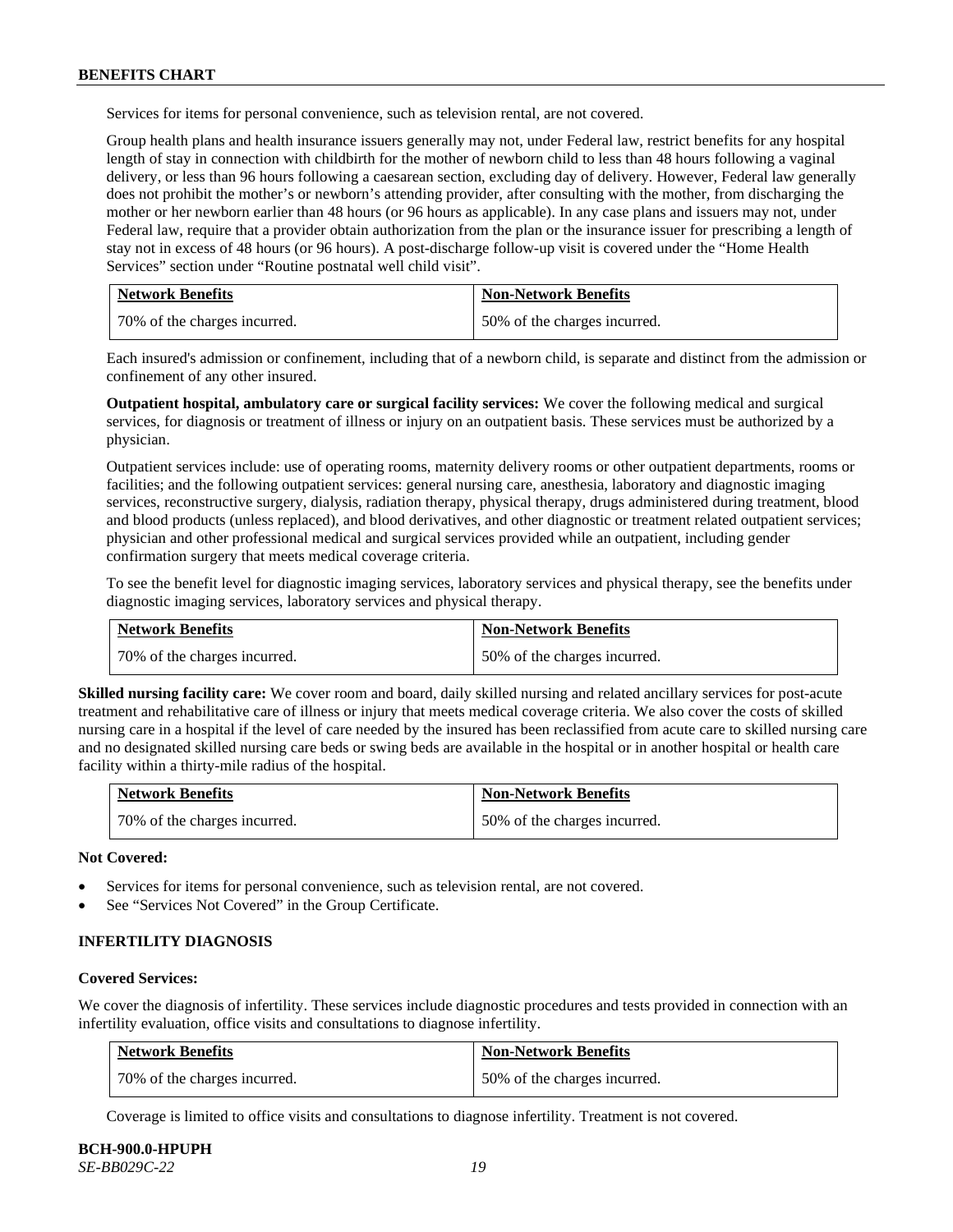### **Not Covered:**

- Infertility/fertility treatment, including but not limited to, office visits, laboratory services, diagnostic imaging services and fertility drugs; reversal of sterilization; and sperm, ova or embryo acquisition, retrieval or storage; however, we cover office visits and consultations to diagnose infertility.
- Services related to the establishment of surrogate pregnancy and fees for a surrogate. However, pregnancy and maternity services are covered for an insured under this Benefits Chart, including a surrogate pregnancy.
- See "Services Not Covered" in the Group Certificate.

# **LABORATORY SERVICES**

#### **Covered Services:**

We cover laboratory tests when ordered by a provider and provided in a clinic or outpatient hospital facility (to see the benefit level for inpatient hospital or skilled nursing facility services, see benefits under Inpatient Hospital and Skilled Nursing Facility Services).

### **Prostate-specific antigen (PSA) testing**

| <b>Network Benefits</b>                                     | <b>Non-Network Benefits</b>  |
|-------------------------------------------------------------|------------------------------|
| 100% of the charges incurred.<br>Deductible does not apply. | 50% of the charges incurred. |

#### **All other laboratory services**

### **Services for illness or Injury**

| <b>Network Benefits</b>                                     | <b>Non-Network Benefits</b>  |
|-------------------------------------------------------------|------------------------------|
| 100% of the charges incurred.<br>Deductible does not apply. | 50% of the charges incurred. |

#### **Preventive services**

Laboratory services associated with preventive services are covered at the benefit level shown in the "Preventive Services" section of this Benefits Chart.

# **Not Covered:**

See "Services Not Covered" in the Group Certificate.

# **MASTECTOMY RECONSTRUCTION BENEFIT**

#### **Covered Services:**

We cover reconstruction of the breast on which the mastectomy has been performed; surgery and reconstruction of the other breast to produce symmetrical appearance, and prostheses and physical complications of all stages of mastectomy, including lymphedemas.

| <b>Non-Network Benefits</b>                                                                                                                                                                                  |
|--------------------------------------------------------------------------------------------------------------------------------------------------------------------------------------------------------------|
| Coverage level is same as corresponding Non-Network<br>Benefits, depending on type of service provided, such<br>as Office Visits for Illness or Injury, Inpatient or<br><b>Outpatient Hospital Services.</b> |
|                                                                                                                                                                                                              |

#### **Not Covered:**

See "Services Not Covered" in the Group Certificate.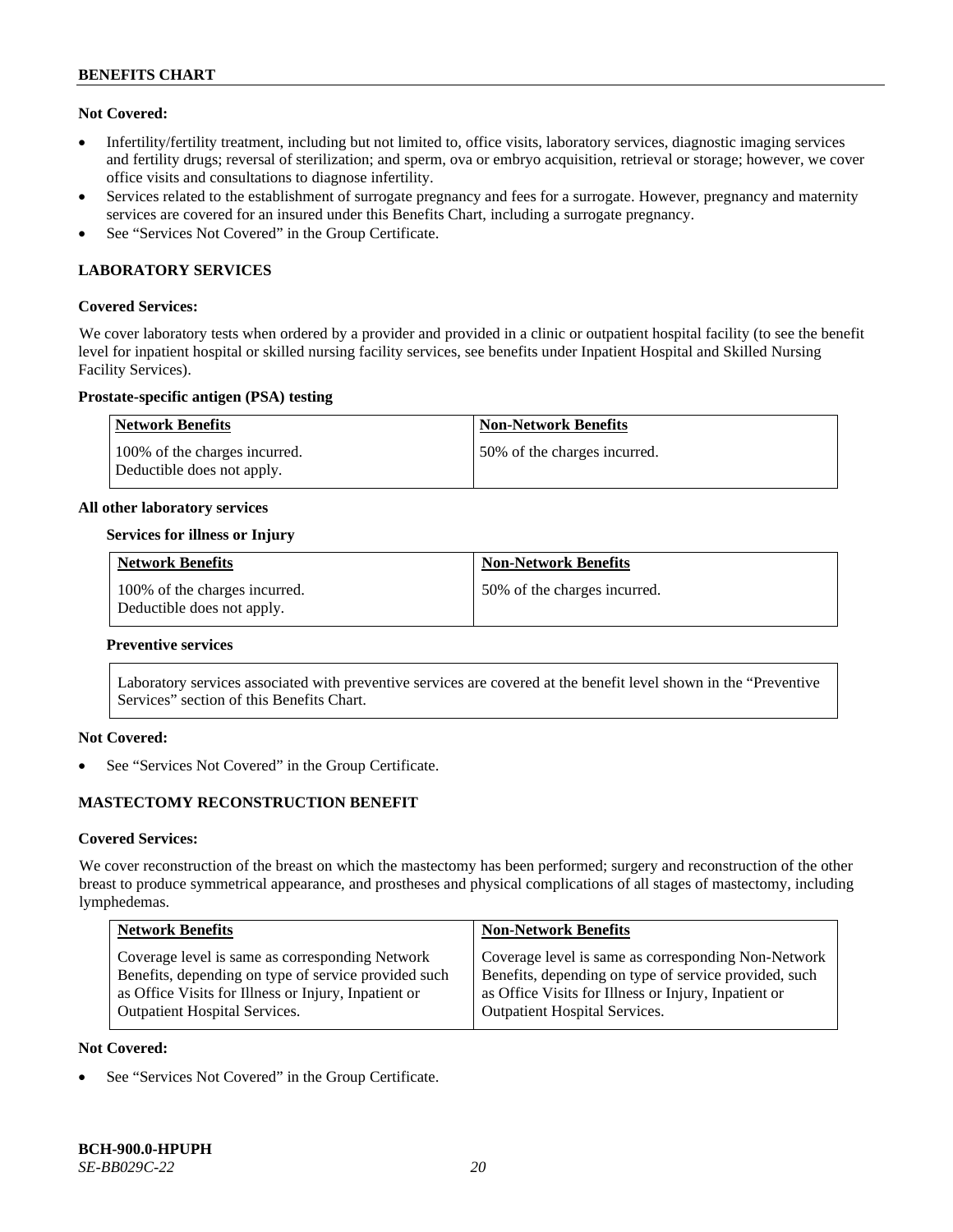# **MEDICATION THERAPY DISEASE MANAGEMENT PROGRAM**

# **Covered Services:**

If you meet our criteria for coverage, you may qualify for our medication therapy disease management program.

The program covers consultations with a designated pharmacist.

Covered services are based on established medical policies, which are subject to periodic review and modification by the medical directors. These medical policies (medical coverage criteria) are available by logging on to your account at [HealthPartnersUnityPointHealth.com](https://www.healthpartnersunitypointhealth.com/) or by calling Member Services.

| <b>Network Benefits</b>                                     | <b>Non-Network Benefits</b> |
|-------------------------------------------------------------|-----------------------------|
| 100% of the charges incurred.<br>Deductible does not apply. | No coverage.                |

### **Not Covered:**

See "Services Not Covered" in the Group Certificate.

# **OFFICE VISITS FOR ILLNESS OR INJURY**

### **Covered Services:**

We cover the following when medically necessary: professional medical and surgical services and related supplies, including biofeedback, of physicians and other health care providers; obstetric/gynecological (OB/GYN) services, blood and blood products (unless replaced) and blood derivatives.

We cover diagnosis and treatment of illness or injury to the eyes. Where contact or eyeglass lenses are prescribed as medically necessary for the post-operative treatment of cataracts or for the treatment of aphakia, acute or chronic corneal pathology, or keratoconus, we cover the initial evaluation, lenses and fitting. Insureds must pay for lens replacement beyond the initial pair.

We cover allergy testing based on established medical policies.

Services received via video, e-visits or telephone are covered under the "Telehealth/Telemedicine Services" section of this Benefits Chart.

# **Office visits**

# **Primary care providers**

| <b>Network Benefits</b>                                                                                     | <b>Non-Network Benefits</b>  |
|-------------------------------------------------------------------------------------------------------------|------------------------------|
| 100% of the charges incurred, subject to your<br>copayment of \$40 per visit.<br>Deductible does not apply. | 50% of the charges incurred. |

#### **Specialty care providers**

| <b>Network Benefits</b>                                                                                     | <b>Non-Network Benefits</b>  |
|-------------------------------------------------------------------------------------------------------------|------------------------------|
| 100% of the charges incurred, subject to your<br>copayment of \$80 per visit.<br>Deductible does not apply. | 50% of the charges incurred. |

#### **Convenience clinics**

| <b>Network Benefits</b>                                                                                     | <b>Non-Network Benefits</b>  |
|-------------------------------------------------------------------------------------------------------------|------------------------------|
| 100% of the charges incurred, subject to your<br>copayment of \$20 per visit.<br>Deductible does not apply. | 50% of the charges incurred. |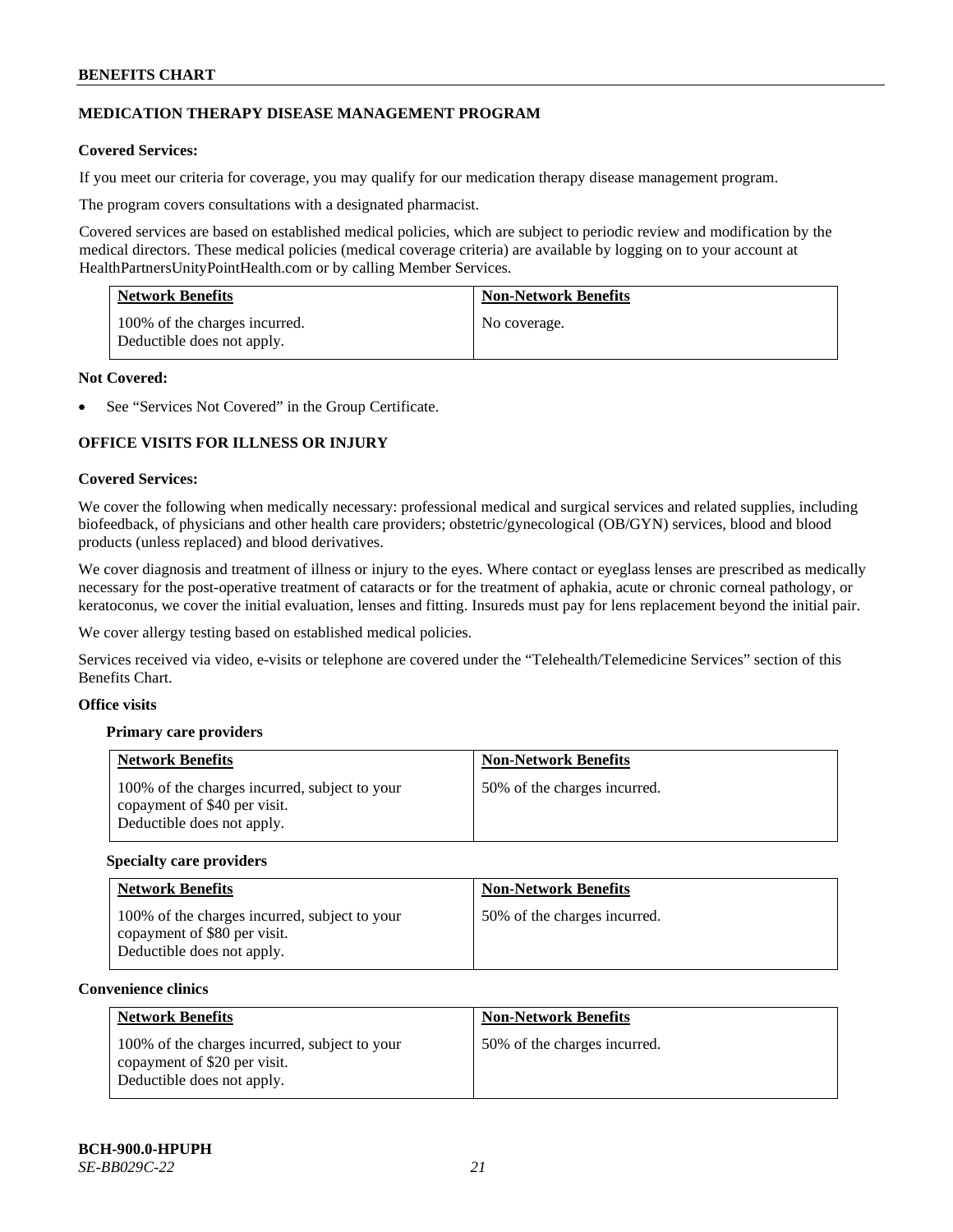# **Injections administered in a physician's office, other than immunizations**

### **Allergy injections**

| <b>Network Benefits</b>                                                                                              | <b>Non-Network Benefits</b>  |
|----------------------------------------------------------------------------------------------------------------------|------------------------------|
| 100% of the charges incurred, subject to your<br>copayment of \$2 per date of service.<br>Deductible does not apply. | 50% of the charges incurred. |

### **All other injections**

| <b>Network Benefits</b>                                                                                              | <b>Non-Network Benefits</b>  |
|----------------------------------------------------------------------------------------------------------------------|------------------------------|
| 100% of the charges incurred, subject to your<br>copayment of \$2 per date of service.<br>Deductible does not apply. | 50% of the charges incurred. |

### **Not Covered:**

- Court ordered treatment.
- See "Services Not Covered" in the Group Certificate.

# **PEDIATRIC EYEWEAR**

### **Covered Services:**

We cover pediatric eyewear for children.

Routine eye exams are covered under the "Preventive Services" section of this Benefits Chart.

| <b>Network Benefits</b>      | <b>Non-Network Benefits</b> |
|------------------------------|-----------------------------|
| 70% of the charges incurred. | No coverage.                |

#### **Limitations:**

- Coverage under this provision will continue until the end of the month in which the child turns age 19.
- Limited to one of the following per calendar year:
	- o one pair of eyeglasses, including one set of prescription lenses, frames from our designated eyewear collection, and anti-scratch coating; or
	- o one pair of non-disposable contact lenses; or
	- a one-year supply of disposable contact lenses.
- Contact lens fittings are limited to two per calendar year.

# **Not Covered:**

- Frames that are not included in our designated eyewear collection. However, one pair of lenses will be covered if an insured chooses frames outside our designated eyewear collection.
- More than one pair of lenses or frames or non-disposable contacts per calendar year, regardless of the reason. This includes replacement of eyeglasses or contact lenses due to loss, breakage, theft, or change in prescription.
- Safety glasses or goggles for sports or vocational reasons.
- Upgrades including, but not limited to, UV protection and no-line multifocal lenses.
- See "Services Not Covered" in the Group Certificate.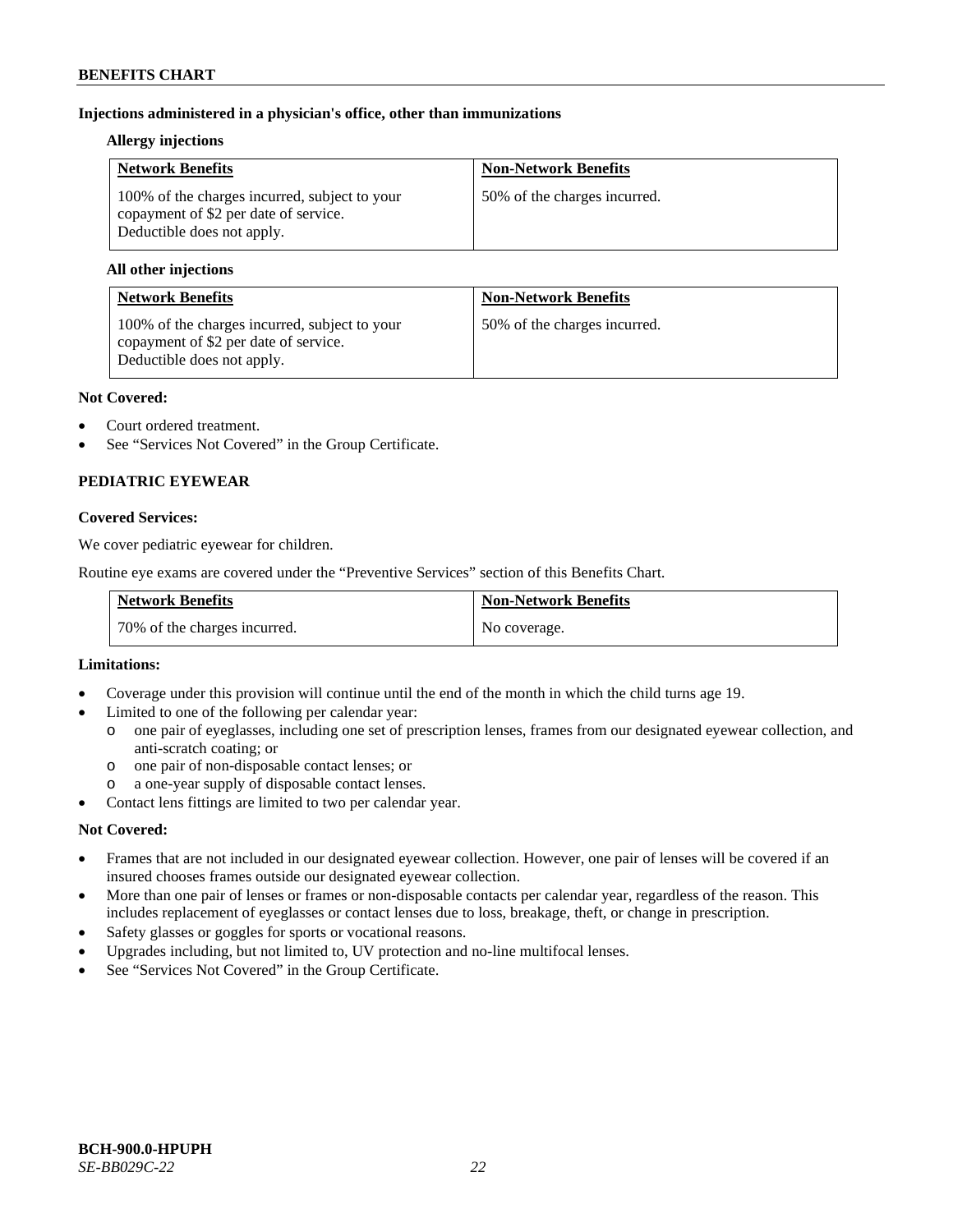# **PHYSICAL THERAPY, OCCUPATIONAL THERAPY AND SPEECH THERAPY**

# **Covered Services:**

We cover the following physical therapy, occupational therapy and speech therapy services:

- Medically necessary rehabilitative care to correct the effects of illness or injury.
- Habilitative care rendered for congenital, developmental or medical conditions which have significantly limited the successful initiation of normal speech and normal motor development.

Massage therapy which is performed in conjunction with other treatment/modalities by a physical or occupational therapist, is part of a prescribed treatment plan and is not billed separately is covered.

We cover services provided in a clinic. We also cover physical therapy provided in an outpatient hospital facility. To see the benefit level for inpatient hospital or skilled nursing facility services, see benefits under the "Inpatient Hospital and Skilled Nursing Facility Services" section in this Benefits Chart.

### **Rehabilitative care**

| <b>Network Benefits</b>                                                                                     | <b>Non-Network Benefits</b>  |
|-------------------------------------------------------------------------------------------------------------|------------------------------|
| 100% of the charges incurred, subject to your<br>copayment of \$40 per visit.<br>Deductible does not apply. | 50% of the charges incurred. |

### **Habilitative care**

| <b>Network Benefits</b>                                                                                     | <b>Non-Network Benefits</b>  |
|-------------------------------------------------------------------------------------------------------------|------------------------------|
| 100% of the charges incurred, subject to your<br>copayment of \$40 per visit.<br>Deductible does not apply. | 50% of the charges incurred. |

# **Not Covered:**

- Massage therapy for the purpose of comfort or convenience of the insured.
- See "Services Not Covered" in the Group Certificate.

# **PRE-DIABETES DISEASE MANAGEMENT PROGRAM**

# **Covered Services:**

If you meet our criteria for coverage, you may qualify for the Pre-diabetes Disease Management program through Omada Health. The program covers group health coaching which focuses on weight loss, exercise, behavior modification and health education at select locations determined by the plan.

| Network Benefits                                            | <b>Non-Network Benefits</b> |
|-------------------------------------------------------------|-----------------------------|
| 100% of the charges incurred.<br>Deductible does not apply. | Not applicable.             |

# **Not Covered:**

See "Services Not Covered" in the Group Certificate.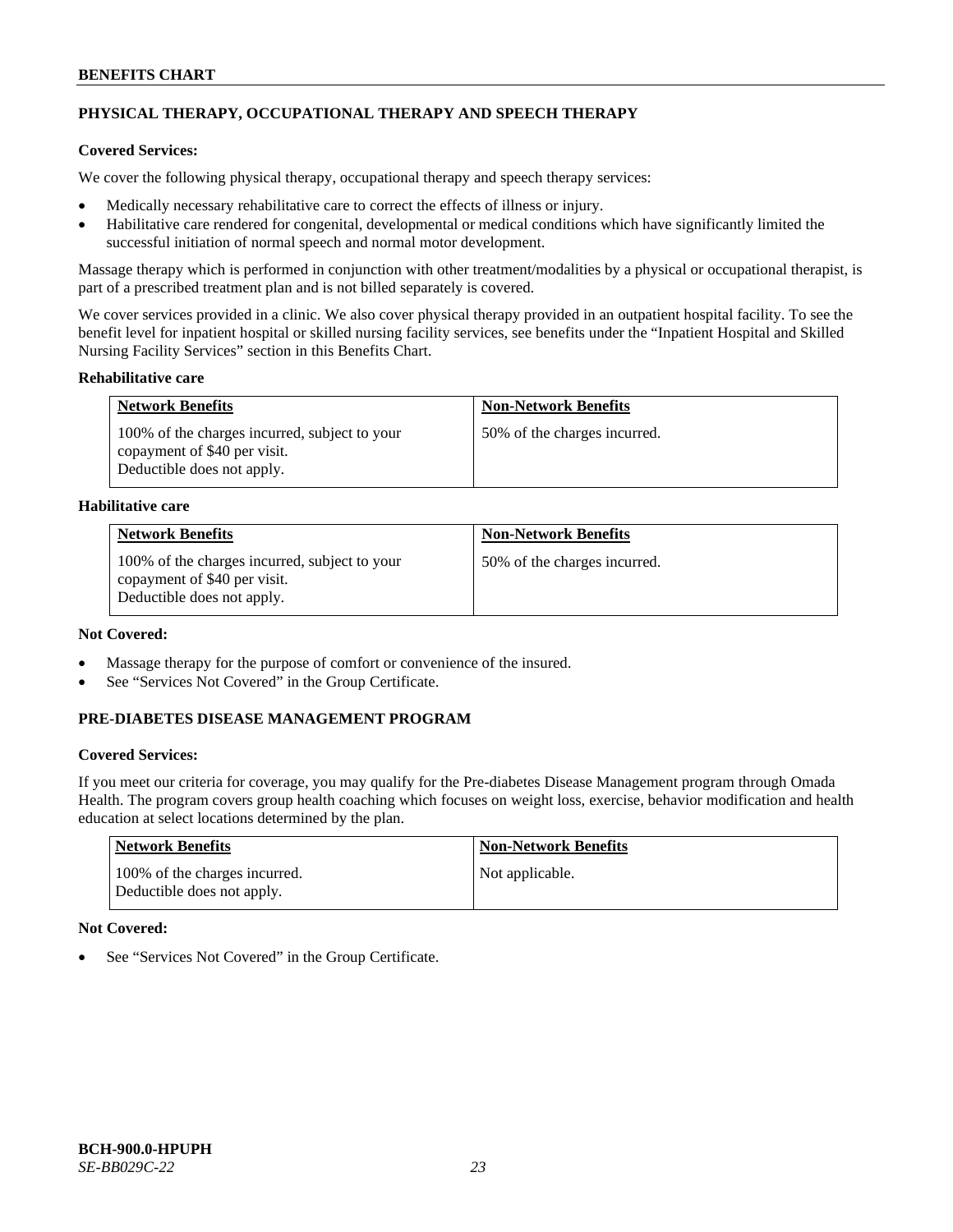# **PRESCRIPTION DRUG SERVICES**

# **Covered Services:**

We cover prescription drugs and medications, which can be self-administered or are administered in a physician's office. We cover off-label use of formulary drugs to treat cancer if the drug is recognized for the treatment of cancer in an authoritative compendia used by the Medicare program and when an appropriate level of evidence or medical necessity is met.

### **For Network Benefits, drugs and medications must be obtained at a Network Pharmacy.**

**If a copayment is required, you must pay one copayment for each 31-day supply, or portion thereof, unless otherwise indicated below.**

### **Outpatient drugs (except as specified below)**

| <b>Network Benefits</b>                                                                                                                    | <b>Non-Network Benefits</b>  |
|--------------------------------------------------------------------------------------------------------------------------------------------|------------------------------|
| 100% of the charges incurred, subject to your<br>copayment of \$30 for generic formulary drugs and \$60<br>for brand name formulary drugs. | 50% of the charges incurred. |
| In no event will your cost for a formulary insulin drug<br>exceed \$25.                                                                    |                              |
| Non-formulary drugs are covered at 100% of the<br>charges incurred, subject to your copayment of \$125.                                    |                              |
| Deductible does not apply.                                                                                                                 |                              |

### **Mail order drugs**

| <b>Network Benefits</b>                                                                                                                                                                                                                               | <b>Non-Network Benefits</b>                                                                                                |
|-------------------------------------------------------------------------------------------------------------------------------------------------------------------------------------------------------------------------------------------------------|----------------------------------------------------------------------------------------------------------------------------|
| For your convenience, you may also get up to a 93-day<br>supply of outpatient prescription drugs that can be self-<br>administered through the designated mail order service.<br>Specialty drugs are not available through the mail order<br>service. | Mail order drugs are only available through the<br>designated mail order service.<br>See Network mail order drugs benefit. |

# **Specialty drugs that are self-administered**

| <b>Network Benefits</b>                                                                                                                    | <b>Non-Network Benefits</b> |
|--------------------------------------------------------------------------------------------------------------------------------------------|-----------------------------|
| 80% of the charges incurred, up to a maximum<br>copayment of \$500.<br>Deductible does not apply.                                          | No coverage.                |
| For Network Benefits, specialty drugs are limited to<br>drugs on the specialty drug list and must be obtained<br>from a designated vendor. |                             |

In order for the plan to better manage available manufacturer-funded copayment assistance, copayments for certain specialty medications may vary and be set to approximate the maximum of any available manufacturer-funded copayment assistance programs. However, in no case will true out-of-pocket costs to the insured be greater than the maximum copayment/coinsurance shown in this Benefits Chart. Manufacturer-funded copayment assistance received by an insured will not apply to the insured's annual deductible or out-of-pocket limit.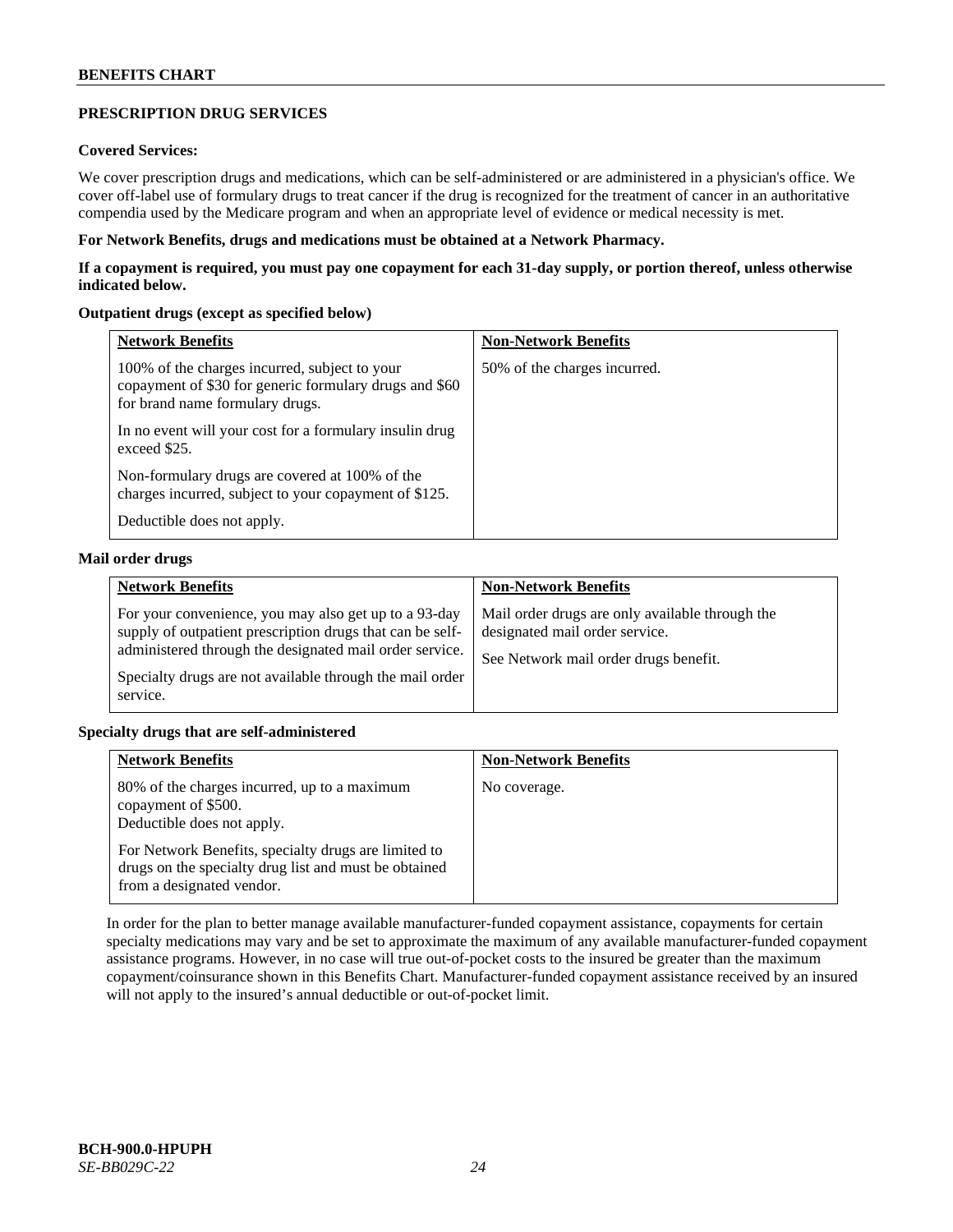# **Drugs for treatment of growth deficiency**

| <b>Network Benefits</b>                                                                                                                            | <b>Non-Network Benefits</b>  |
|----------------------------------------------------------------------------------------------------------------------------------------------------|------------------------------|
| 70% of the charges incurred.<br>Deductible does not apply.                                                                                         | 50% of the charges incurred. |
| For Network Benefits, growth deficiency drugs are<br>limited to drugs on the specialty drug list and must be<br>obtained from a designated vendor. |                              |

**Tobacco cessation drugs are covered for all FDA-approved tobacco cessation drugs (including over-the-counter drugs) for a minimum of 90 days.** Must be prescribed by a physician or legally authorized health care provider and purchased at a pharmacy.

| <b>Network Benefits</b>                                     | <b>Non-Network Benefits</b>  |
|-------------------------------------------------------------|------------------------------|
| 100% of the charges incurred.<br>Deductible does not apply. | 50% of the charges incurred. |

### **Contraceptive drugs**

| <b>Network Benefits</b>                                                                                                                                         | <b>Non-Network Benefits</b>  |
|-----------------------------------------------------------------------------------------------------------------------------------------------------------------|------------------------------|
| 100% of the charges incurred for formulary drugs.<br>Deductible does not apply.                                                                                 | 50% of the charges incurred. |
| If a physician requests that a non-formulary<br>contraceptive drug be dispensed as written, the drug<br>will be covered at 100%, not subject to the deductible. |                              |

**ACA preventive medications.** We cover preventive medications currently recommended by USPSTF with an A or B rating if they are prescribed by your medical provider and they are listed on our Commercial ACA Preventive Drug List. Preventive medications are subject to periodic review and modification. Changes would be effective in accordance with the federal rules and reflected in our current medical coverage criteria for preventive care services.

| <b>Network Benefits</b>                                     | <b>Non-Network Benefits</b>  |
|-------------------------------------------------------------|------------------------------|
| 100% of the charges incurred.<br>Deductible does not apply. | 50% of the charges incurred. |

**Limitations:**

- Certain drugs may require prior authorization as indicated on the formulary. We may require prior authorization for the drug and also the site where the drug will be provided. Certain drugs are subject to our utilization review process and quantity limits as indicated on our formulary.
- Certain non-formulary drugs require prior authorization. In addition, certain drugs may be subject to any quantity limits applied as part of our trial program. The trial drug program applies to new prescriptions for certain drugs which have high toxicity, low tolerance, high costs and/or high potential for waste. Trial drugs are indicated on the formulary and/or the specialty drug list. Your first fill of a trial drug may be limited to less than a month supply. If the drug is well tolerated and effective, you will receive the remainder of your first month supply.
- If an insured requests a brand name drug when there is a generic equivalent, the brand name drug will be covered up to the charge that would apply to the generic drug, minus any required copayment. If a physician requests that a brand name drug be dispensed as written, the drug will be paid at the non-formulary benefit.
- We may require insureds to try over-the-counter (OTC) drug alternatives before approving more costly formulary prescription drugs.
- Unless otherwise specified in the "Prescription Drug Services" section, you may receive up to a 31-day supply per prescription.
- A 93-day supply will be covered and dispensed only at pharmacies that participate in our extended day supply program.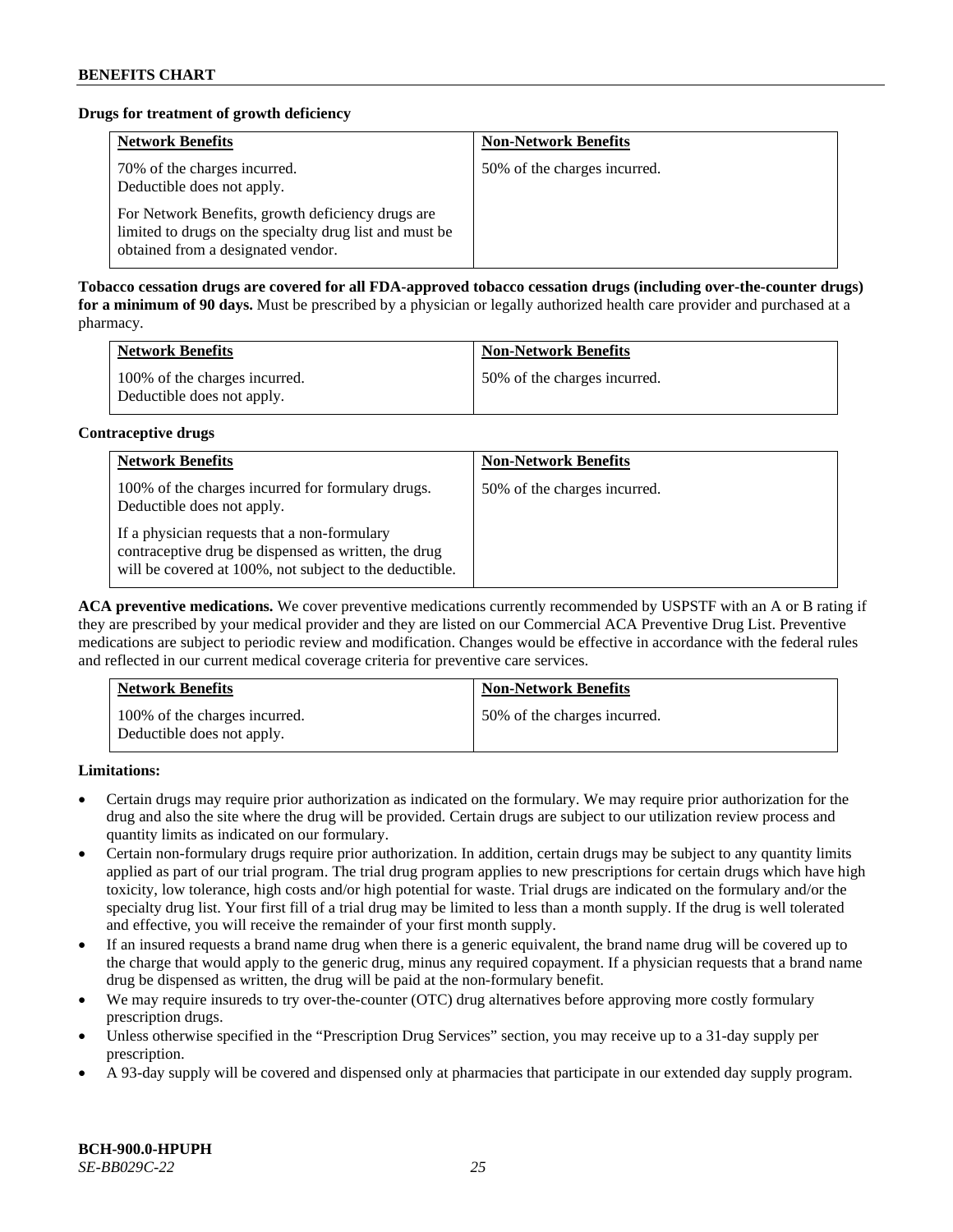- New prescriptions to treat certain chronic conditions are limited to a 31-day supply.
- No more than a 31-day supply of specialty drugs will be covered and dispensed at a time, unless it is a manufacturer supplied drug that cannot be split that supplies the insured with more than a 31-day supply.

# **Not Covered:**

- Replacement of prescription drugs, medications, equipment and supplies due to loss, damage or theft.
- Nonprescription (over the counter) drugs or medications, including, but not limited to, vitamins, supplements, homeopathic remedies, and non-FDA approved drugs, unless listed on the formulary and prescribed by a physician or legally authorized health care provider under applicable state and federal law. We cover off-label use of drugs to treat cancer as specified in the "Prescription Drug Services" section of this Benefits Chart. This exclusion does not include over-the-counter contraceptives for women as allowed under the Affordable Care Act when the insured obtains a prescription for the item. In addition, if the insured obtains a prescription, this exclusion does not include aspirin to prevent cardiovascular disease for men and women of certain ages; folic acid supplements for women who may become pregnant; fluoride chemoprevention supplements for children without fluoride in their water source; and iron supplements for children ages 6-12 months old who are at risk for anemia.
- All drugs used for sexual dysfunction.
- Fertility drugs.
- Medical cannabis.
- Drugs on the Excluded Drug List. The Excluded Drug List includes select drugs within a therapy class that are not eligible for coverage. This includes drugs that may be excluded for certain indications. The Excluded Drug List is available a[t HealthPartnersUnityPointHealth.com.](https://www.healthpartnersunitypointhealth.com/)
- Drugs that are newly approved by the FDA until they are reviewed and approved by HealthPartners UnityPoint Health Pharmacy and Therapeutics Committee.
- Medical devices approved by the FDA will not be covered under the "Prescription Drug Services" section unless they are on our formulary. Covered medical devices are generally submitted and reimbursed under your medical benefits.
- See "Services Not Covered" in the Group Certificate.

# **PREVENTIVE SERVICES**

# **Applicable definitions:**

**Routine preventive services** are routine healthcare services that include screenings, check-ups and counseling to prevent illness, disease or other health problems before symptoms occur.

**Diagnostic services** are services to help a provider understand your symptoms, diagnose illness and decide what treatment may be needed. They may be the same services that are listed as preventive services, but they are being used as diagnostic services. Your provider will determine if these services are preventive or diagnostic. These services are not preventive if received as part of a visit to diagnose, manage or maintain an acute or chronic medical condition, illness or injury. When that occurs, unless otherwise indicated below, standard deductibles, copayments or coinsurance apply.

# **Covered Services:**

We cover preventive services which meet any of the requirements under the Affordable Care Act (ACA) shown in the bulleted items below. These preventive services are covered at 100% under the network benefits with no deductible, copayments or coinsurance. If a preventive service is not required by the ACA and it is covered at a lower benefit level, it will be specified below. Preventive benefits mandated under the ACA are subject to periodic review and modification. Changes would be effective in accordance with the federal rules. Preventive services mandated by the ACA include:

- Evidence-based items or services that have in effect a rating of A or B in the current recommendations of the United States Preventive Services Task Force with respect to the individual;
- Immunizations for routine use in children, adolescents and adults that have in effect a recommendation from the Advisory Committee on Immunization Practices of the Centers for Disease Control and Prevention with respect to the individual;
- With respect to infants, children and adolescents, evidence-informed preventive care and screenings provided for in comprehensive guidelines supported by the Health Resources and Services Administration; and
- With respect to women, preventive care and screenings provided for in comprehensive guidelines supported by the Health Resources and Services Administration.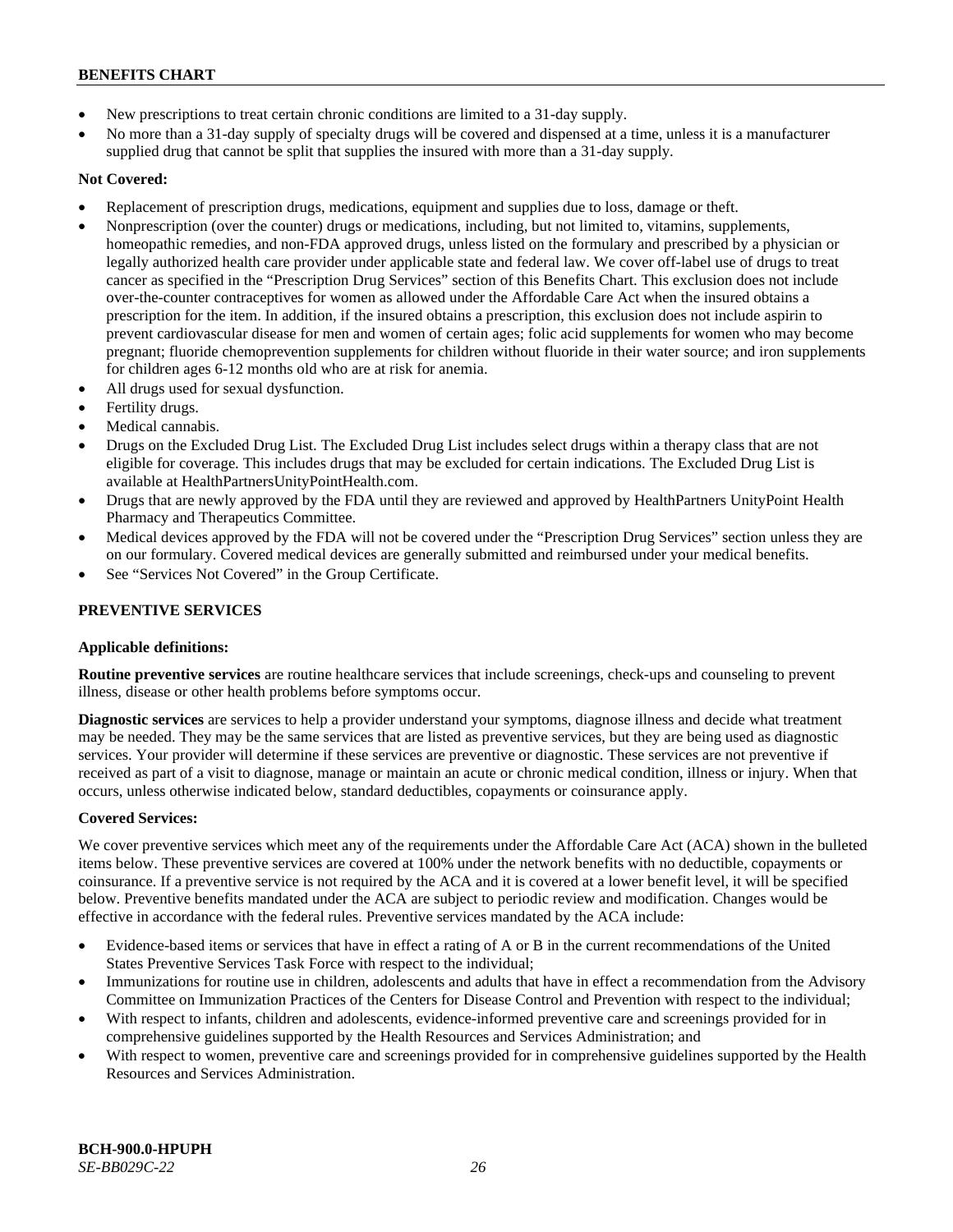Covered services are based on established medical policies, which are subject to periodic review and modification by the medical or dental directors. These medical policies (medical coverage criteria) are available by calling Member Services, or logging on to your account at [HealthPartnersUnityPointHealth.com.](https://www.healthpartnersunitypointhealth.com/)

### **ACA and state mandated preventive services are covered as follows:**

**Routine health exams and periodic health assessments.** A physician or health care provider will counsel you as to how often health assessments are needed based on age, sex and health status. This includes screening and counseling for tobacco use and all FDA approved tobacco cessation medications including over-the-counter drugs (as shown in the "Prescription Drug Services" section).

| <b>Network Benefits</b>                                     | <b>Non-Network Benefits</b>  |
|-------------------------------------------------------------|------------------------------|
| 100% of the charges incurred.<br>Deductible does not apply. | 50% of the charges incurred. |

**Child health supervision services.** This includes pediatric preventive services such as newborn screenings, appropriate immunizations (including HPV immunizations), developmental assessments and laboratory services appropriate to the age of the child from birth to 72 months and appropriate immunizations to age 18.

| <b>Network Benefits</b>                                     | <b>Non-Network Benefits</b>  |
|-------------------------------------------------------------|------------------------------|
| 100% of the charges incurred.<br>Deductible does not apply. | 50% of the charges incurred. |

#### **Routine prenatal care and exams**

| <b>Network Benefits</b>                                     | <b>Non-Network Benefits</b>  |
|-------------------------------------------------------------|------------------------------|
| 100% of the charges incurred.<br>Deductible does not apply. | 50% of the charges incurred. |

**Routine postnatal care.** This includes health exams, assessments, education and counseling relating to the period immediately after childbirth.

| <b>Network Benefits</b>                                     | <b>Non-Network Benefits</b>  |
|-------------------------------------------------------------|------------------------------|
| 100% of the charges incurred.<br>Deductible does not apply. | 50% of the charges incurred. |

**Routine screening procedures for cancer.** This includes colorectal screening or other cancer screenings recommended by the USPSTF with an A or B rating. Women's preventive health services below describe additional routine screening procedures for cancer.

| <b>Network Benefits</b>                                     | <b>Non-Network Benefits</b>  |
|-------------------------------------------------------------|------------------------------|
| 100% of the charges incurred.<br>Deductible does not apply. | 50% of the charges incurred. |

**Professional voluntary family planning services.** This includes services to prevent or delay a pregnancy, including counseling and education. Services must be provided by a licensed provider.

| <b>Network Benefits</b>                                     | <b>Non-Network Benefits</b>  |
|-------------------------------------------------------------|------------------------------|
| 100% of the charges incurred.<br>Deductible does not apply. | 50% of the charges incurred. |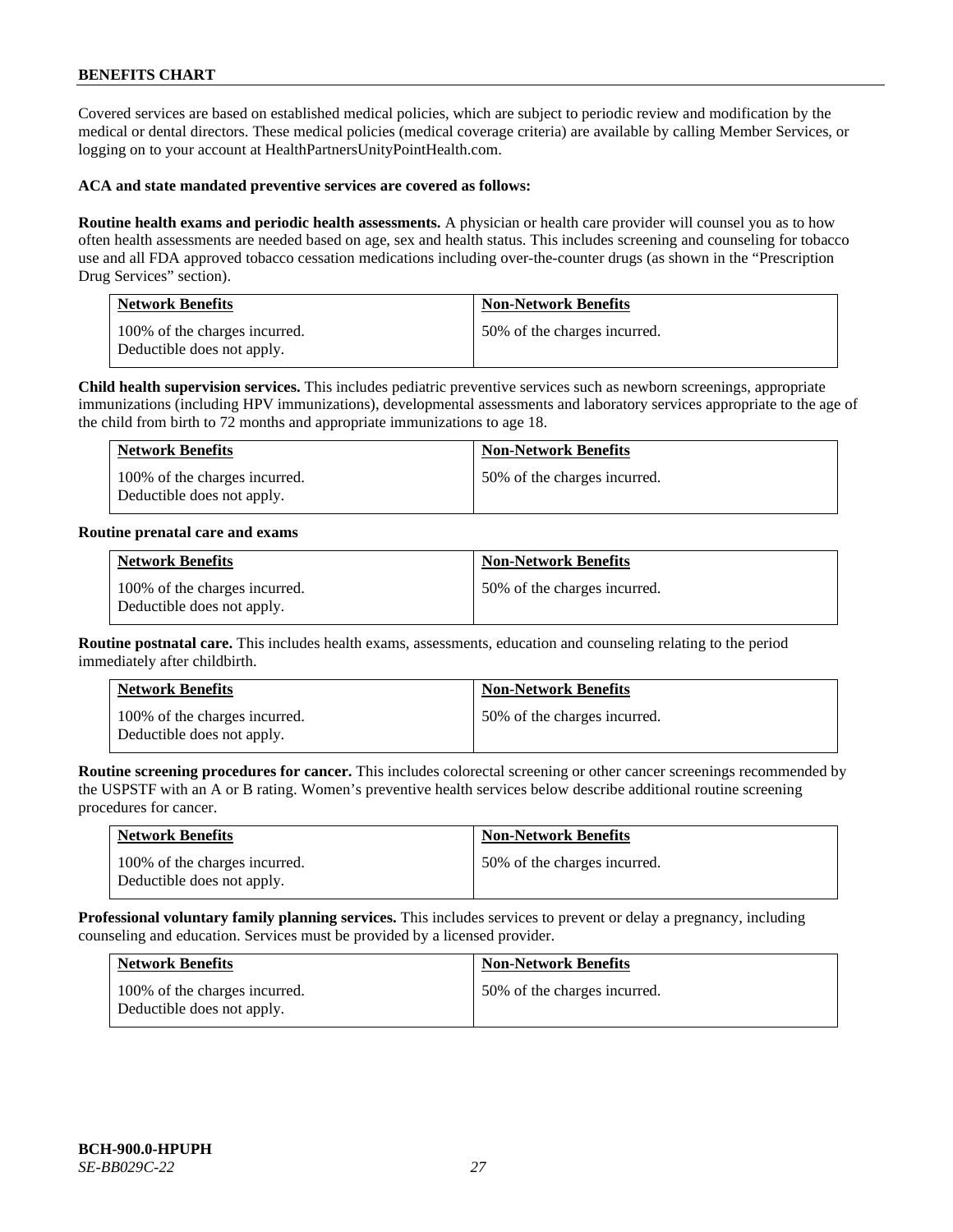### **Adult immunizations**

| <b>Network Benefits</b>                                     | <b>Non-Network Benefits</b>  |
|-------------------------------------------------------------|------------------------------|
| 100% of the charges incurred.<br>Deductible does not apply. | 50% of the charges incurred. |

**Women's preventive health services.** This includes mammograms, screenings for cervical cancer (pap smears), breast pumps, human papillomavirus (HPV) testing, counseling for sexually transmitted infections, counseling and screening for human immunodeficiency virus (HIV), and all FDA approved contraceptive methods as prescribed by a doctor, sterilization procedures, education and counseling (see the "Prescription Drug Services" section for coverage of oral contraceptive drugs). For women whose family history is associated with an increased risk for BRCA1 or BRCA2 gene mutations, we cover genetic counseling and BRCA screening without cost sharing, if appropriate and as determined by a physician.

| <b>Network Benefits</b>                                     | <b>Non-Network Benefits</b>  |
|-------------------------------------------------------------|------------------------------|
| 100% of the charges incurred.<br>Deductible does not apply. | 50% of the charges incurred. |

**Obesity screening and management.** We cover obesity screening and counseling for all ages during a routine preventive care exam. If you are age 18 or older and have a body mass index of 30 or more, we also cover intensive obesity management to help you lose weight. Your primary care doctor can coordinate these services.

| <b>Network Benefits</b>                                     | <b>Non-Network Benefits</b>  |
|-------------------------------------------------------------|------------------------------|
| 100% of the charges incurred.<br>Deductible does not apply. | 50% of the charges incurred. |

# **In addition to any ACA or state mandated preventive services referenced above, we cover the following eligible services:**

#### **Routine eye and hearing exams**

| <b>Network Benefits</b>                                     | <b>Non-Network Benefits</b>  |
|-------------------------------------------------------------|------------------------------|
| 100% of the charges incurred.<br>Deductible does not apply. | 50% of the charges incurred. |

**Ovarian cancer surveillance tests for women who are at risk. "At risk for ovarian cancer" means (1) having a family** history that includes any of the following: one or more first-degree or second-degree relatives with ovarian cancer, clusters of female relatives with breast cancer or nonpolyposis colorectal cancer; or (2) testing positive for BRCA1 or BRCA2 mutations. "Surveillance tests for ovarian cancer" means annual screening using: CA-125 serum tumor marker testing, transvaginal ultrasound, pelvic examination or other proven ovarian cancer screening tests currently being evaluated by the federal Food and Drug Administration or by the National Cancer Institute.

| Coverage level is same as corresponding Non-Network<br>Coverage level is same as corresponding Network<br>Benefits, depending on type of service provided, such<br>Benefits, depending on type of service provided, such<br>as Diagnostic Imaging Services, Laboratory Services<br>as Diagnostic Imaging Services, Laboratory Services<br>Office Visits for Illness or Injury or Preventive<br>Office Visits for Illness or Injury or Preventive | <b>Network Benefits</b> | <b>Non-Network Benefits</b> |
|--------------------------------------------------------------------------------------------------------------------------------------------------------------------------------------------------------------------------------------------------------------------------------------------------------------------------------------------------------------------------------------------------------------------------------------------------|-------------------------|-----------------------------|
|                                                                                                                                                                                                                                                                                                                                                                                                                                                  | Services.               | Services.                   |

# **Limitations:**

• Services are not preventive if received as part of a visit to diagnose, manage or maintain an acute or chronic medical condition, illness or injury. When that occurs, unless otherwise indicated above, standard deductibles, copayments or coinsurance apply.

# **Not Covered:**

See "Services Not Covered" in the Group Certificate.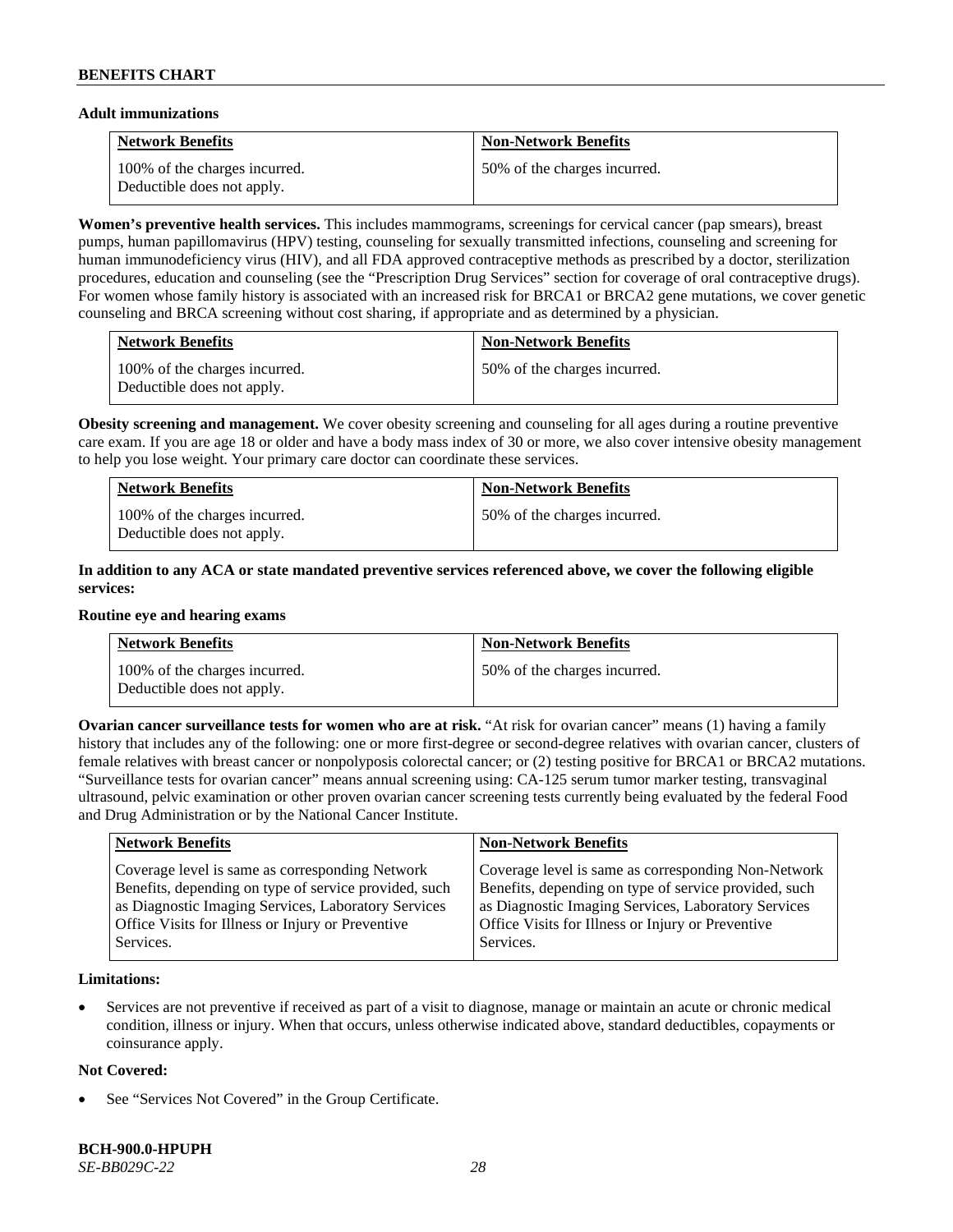# **TELEHEALTH/TELEMEDICINE SERVICES**

# **Definitions:**

**Telehealth, telemedicine, or virtual care.** This is a means of communication between a health care professional and a patient. This includes the use of secure electronic information, imaging, and communication technologies, including:

- interactive audio or audio-video
- interactive audio with store-and-forward technology
- chat-based and email-based systems
- physician-to-physician consultation
- patient education
- data transmission
- data interpretation
- digital diagnostics (algorithm-enabled diagnostic support)
- digital therapeutics (the use of personal health devices and sensors, either alone or in combination with conventional drug therapies, for disease prevention and management)

#### Services can be delivered:

Synchronously: the patient and health care professional are engaging with one another at the same time; or Asynchronously: the patient and health care professional engage with each other at different points in time.

**Telephone visits.** Live, synchronous, interactive encounters over the telephone between a patient and a healthcare provider.

**E-visit or chat-based visits.** Asynchronous online or mobile app encounters to discuss a patient's personal health information, vital signs, and other physiologic data or diagnostic images. The healthcare provider reviews and delivers a consultation, diagnosis, prescription or treatment plan after reviewing the patient's visit information.

**UnityPoint Health Virtual Care:** This is a virtual consult that you may use to receive a diagnosis and treatment for a variety of medical issues through secure video on your computer or phone. You may access the Virtual Care website at [unitypointvirtualcare.org.](https://unitypointvirtualcare.org/landing.htm)

**Virtuwell®.** This is an online service for you to receive a diagnosis and treatment for certain conditions, such as a cold, flu, ear pain and sinus infections. You may access the Virtuwell website at [Virtuwell.com.](https://www.virtuwell.com/)

**Video visits.** Live, synchronous, interactive encounters using secure web-based video between a patient and a healthcare provider.

# **Covered Services:**

The Plan covers the following methods of receiving care for services that would be eligible under the Plan if the service were provided in person.

#### **Scheduled telephone visits**

| <b>Network Benefits</b>                                                                                     | <b>Non-Network Benefits</b>  |
|-------------------------------------------------------------------------------------------------------------|------------------------------|
| 100% of the charges incurred, subject to your<br>copayment of \$20 per visit.<br>Deductible does not apply. | 50% of the charges incurred. |

# **E-visits**

#### **UnityPoint Health Virtual Care – available a[t unitypointvirtualcare.org](http://www.unitypointvirtualcare.org/)**

| <b>Network Benefits</b>                                    | <b>Non-Network Benefits</b> |
|------------------------------------------------------------|-----------------------------|
| 100% of the charges incurred.<br>Deductible does not apply | Not applicable.             |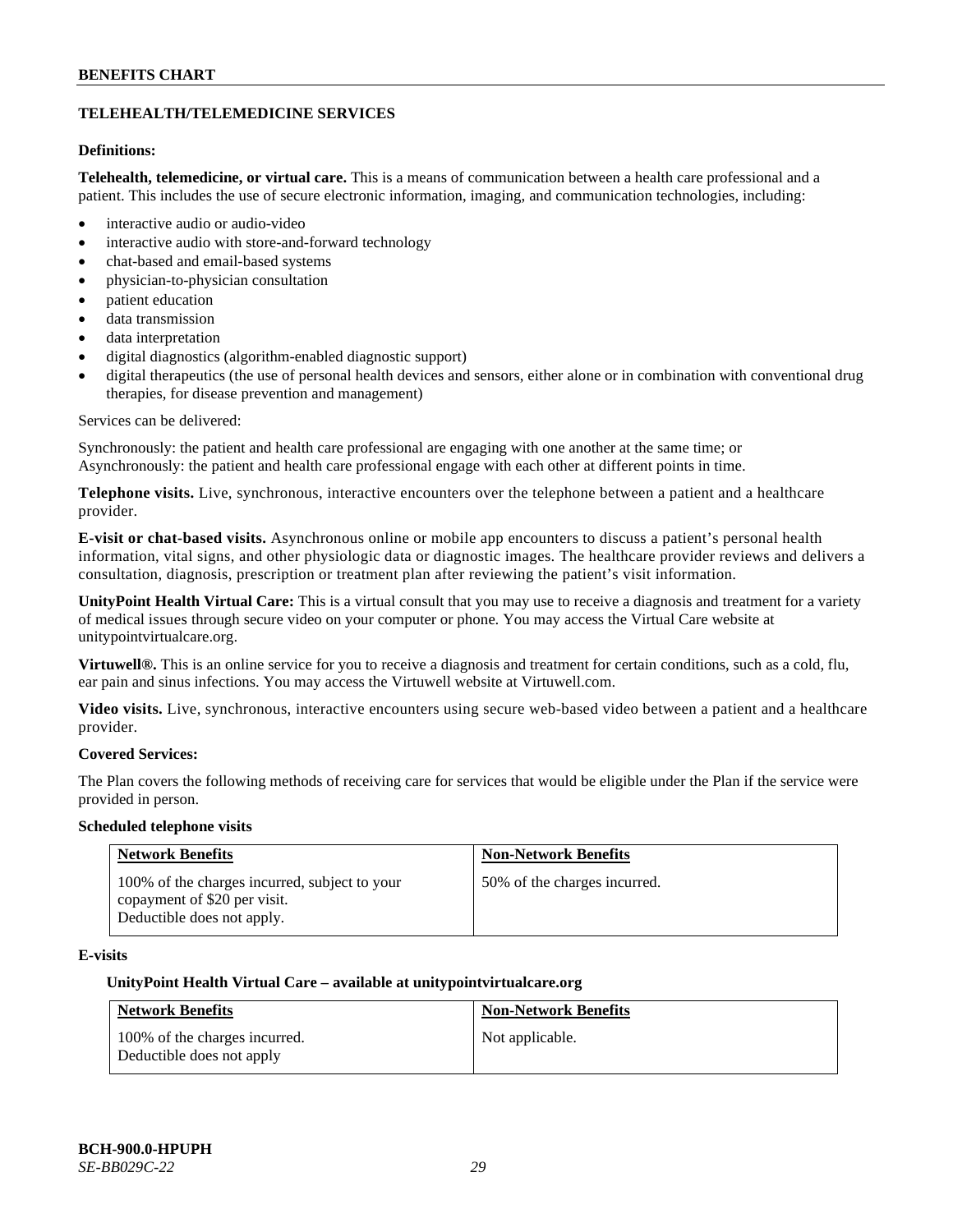### **Access to online care through Virtuwell at [Virtuwell.com](http://www.virtuwell.com/)**

| <b>Network Benefits</b>                                    | <b>Non-Network Benefits</b> |
|------------------------------------------------------------|-----------------------------|
| 100% of the charges incurred.<br>Deductible does not apply | Not applicable.             |

### **All other e-visits**

| <b>Network Benefits</b>                                                                                     | <b>Non-Network Benefits</b>  |
|-------------------------------------------------------------------------------------------------------------|------------------------------|
| 100% of the charges incurred, subject to your<br>copayment of \$20 per visit.<br>Deductible does not apply. | 50% of the charges incurred. |

#### **Video visits**

| <b>Network Benefits</b>                                 | <b>Non-Network Benefits</b>                           |
|---------------------------------------------------------|-------------------------------------------------------|
| Coverage level is same as corresponding network         | Coverage level is same as corresponding Non-Network   |
| benefit, depending on type of service provided, such as | Benefits, depending on type of service provided, such |
| Office Visits for Illness or Injury, Inpatient or       | as Office Visits for Illness or Injury, Inpatient or  |
| <b>Outpatient Hospital Services.</b>                    | <b>Outpatient Hospital Services.</b>                  |

### **Not Covered:**

See "Services Not Covered" in the Group Certificate.

# **TRANSPLANT SERVICES**

### **Applicable definitions:**

**Autologous.** This is when the source of cells is from the individual's own marrow or stem cells.

**Allogeneic.** This is when the source of cells is from a related or unrelated donor's marrow or stem cells.

**Autologous bone marrow transplant.** This is when the bone marrow is harvested from the individual and stored. The patient undergoes treatment which includes tumor ablation with high-dose chemotherapy and/or radiation. The bone marrow is reinfused (transplanted).

**Allogeneic bone marrow transplant.** This is when the bone marrow is harvested from the related or unrelated donor and stored. The patient undergoes treatment which includes tumor ablation with high-dose chemotherapy and/or radiation. The bone marrow is reinfused (transplanted).

**Autologous/allogeneic stem cell support.** This is a treatment process that includes stem cell harvest from either bone marrow or peripheral blood, tumor ablation with high-dose chemotherapy and/or radiation, stem cell reinfusion, and related care. Autologous/allogeneic bone marrow transplantation and high dose chemotherapy with peripheral stem cell rescue/support are considered to be autologous/allogeneic stem cell support.

**Designated transplant center.** This is any health care provider, group or association of health care providers designated by us to provide services, supplies or drugs for specified transplants for our insureds.

**Transplant services.** This is transplantation (including retransplants) of the human organs or tissue listed below, including all related post-surgical treatment, follow-up care and drugs and multiple transplants for a related cause. Transplant services do not include other organ or tissue transplants or surgical implantation of mechanical devices functioning as a human organ, except surgical implantation of an FDA approved ventricular assist device (VAD) or total artificial heart, functioning as a temporary bridge to heart transplantation.

Prior authorization is required prior to consultation to support coordination of care and benefits.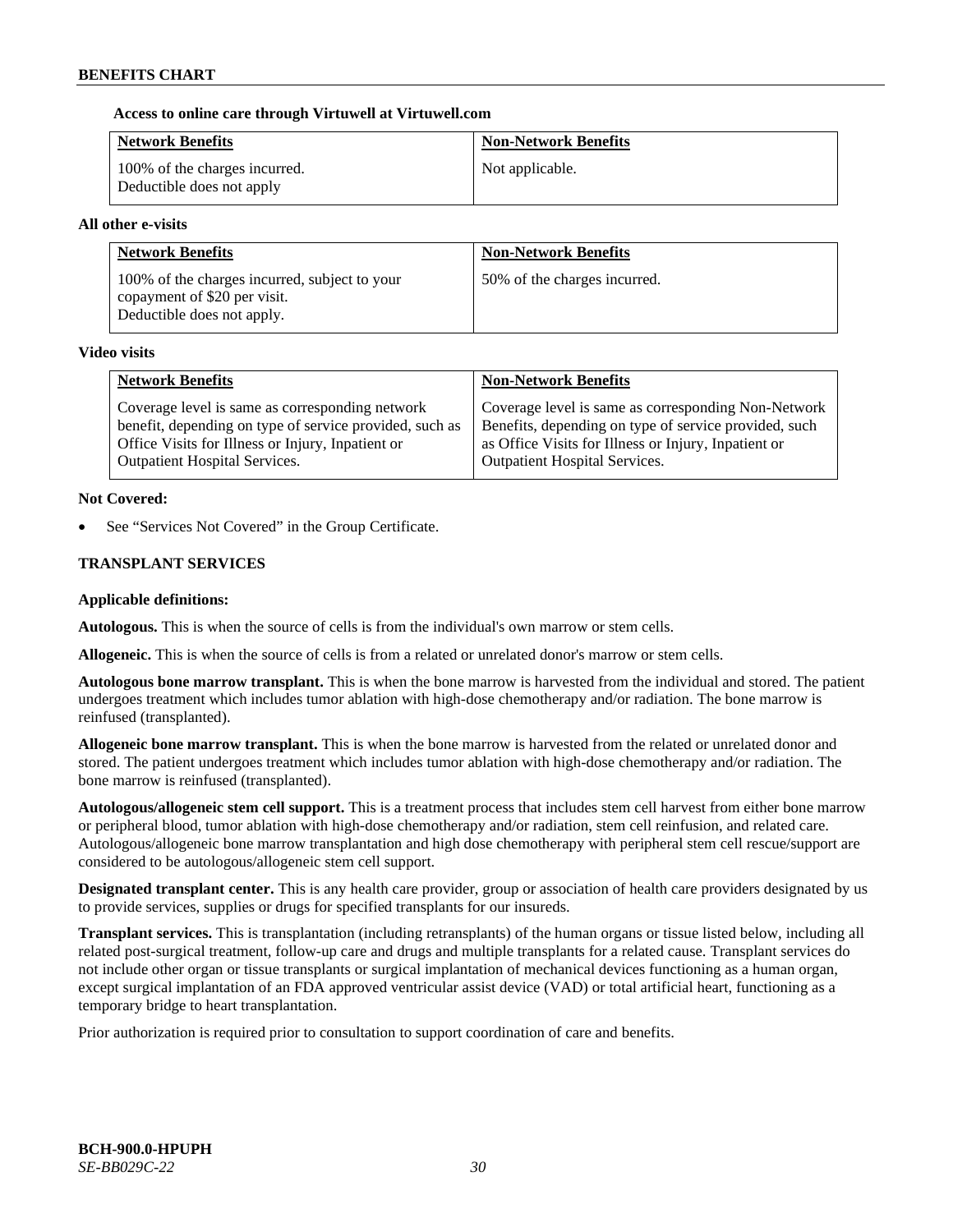# **Covered Services:**

We cover eligible transplant services (as defined above) while you are covered under this Benefits Chart. Transplants that will be considered for coverage are limited to the following:

- Kidney transplants for end-stage disease.
- Cornea transplants for end-stage disease.
- Heart transplants for end-stage disease.
- Lung transplants or heart/lung transplants for: (1) primary pulmonary hypertension; (2) Eisenmenger's syndrome; (3) endstage pulmonary fibrosis; (4) alpha 1 antitrypsin disease; (5) cystic fibrosis; and (6) emphysema.
- Liver transplants for: (1) biliary atresia in children; (2) primary biliary cirrhosis; (3) post-acute viral infection (including hepatitis A, hepatitis B antigen e negative and hepatitis C) causing acute atrophy or post-necrotic cirrhosis; (4) primary sclerosing cholangitis; (5) alcoholic cirrhosis; and (6) hepatocellular carcinoma.
- Allogeneic bone marrow transplants or peripheral stem cell support associated with high dose chemotherapy for: (1) acute myelogenous leukemia; (2) acute lymphocytic leukemia; (3) chronic myelogenous leukemia; (4) severe combined immunodeficiency disease; (5) Wiskott-Aldrich syndrome; (6) aplastic anemia; (7) sickle cell anemia; (8) non-relapsed or relapsed non-Hodgkin's lymphoma; (9) multiple myeloma; and (10) testicular cancer.
- Autologous bone marrow transplants or peripheral stem cell support associated with high-dose chemotherapy for: (1) acute leukemias; (2) non-Hodgkin's lymphoma; (3) Hodgkin's disease; (4) Burkitt's lymphoma; (5) neuroblastoma; (6) multiple myeloma; (7) chronic myelogenous leukemia; and (8) non-relapsed non-Hodgkin's lymphoma.
- Pancreas transplants for simultaneous pancreas-kidney transplants for diabetes, pancreas after kidney, living related segmental simultaneous pancreas kidney transplantation and pancreas transplant alone.

To receive Network Benefits, charges for transplant services must be incurred at a designated transplant center.

The transplant-related treatment provided, including expenses incurred for directly related donor services, shall be subject to and in accordance with the provisions, limitations, maximums and other terms of this Benefits Chart.

Medical and hospital expenses of the donor are covered only when the recipient is an insured and the transplant and directly related donor expenses have been prior authorized for coverage. Treatment of medical complications that may occur to the donor are not covered. Donors are not considered insureds, and are therefore not eligible for the rights afforded to insureds under the Group Certificate.

The list of eligible transplant services and coverage determinations are based on established medical policies, which are subject to periodic review and modifications by the medical director

| <b>Network Benefits</b>                          | <b>Non-Network Benefits</b>                          |
|--------------------------------------------------|------------------------------------------------------|
| See Network Inpatient Hospital Services benefit. | See Non-Network Inpatient Hospital Services benefit. |